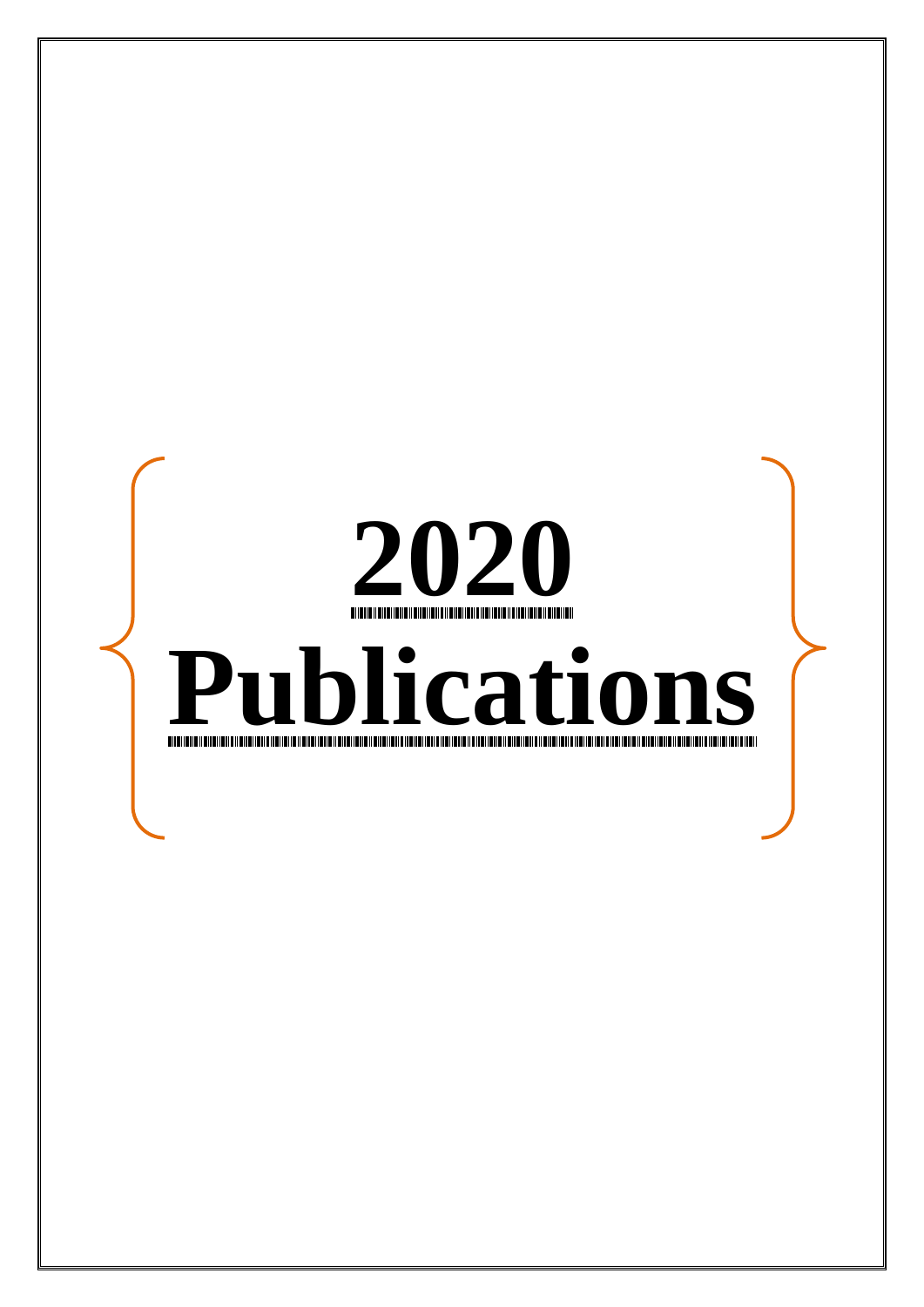# **COLLEGE OF COMPUTER SCIENCE & INFORMATION SCIENCE**

- 1. Vinayachandra, & Krishna Prasad, K. (2020). Application of IoT in the Development of Intelligent Education System – A Thematic Literature Review. International Journal of Management, Technology, and Social Sciences (IJMTS), 5(1), 124- 146. DOI: [http://doi.org/10.5281/zenodo.3775850.](http://doi.org/10.5281/zenodo.3775850)
- 2. Vinayachandra, & Krishna Prasad, K. (2020). Application of IoT in the Development of Intelligent Education System – A Thematic Literature Review. International Journal of Management, Technology, and Social Sciences (IJMTS), 5(1), 124-146. DOI: [http://doi.org/10.5281/zenodo.3775850.](http://doi.org/10.5281/zenodo.3775850)
- 3. Rajeshwari, M. &Krishna Prasad, K. (2020). Application of IoT in Analyzing Cognitive Skills of Students-A Systematic Literature Review. International Journal of Management, Technology, and Social Sciences (IJMTS), 5(1), 158-184. DOI:http:http://doi.org/10.5281/zenodo.3821143
- 4. Geetha Poornima, K. &Krishna Prasad, K. (2020). Application of IoT in Predictive Health Analysis– A Review of Literature. International Journal of Management, Technology, and Social Sciences (IJMTS), 5(1), 185-214. DOI: <http://doi.org/10.5281/zenodo.3821147>
- 5. Vinayachandra, K., Geetha Poornima, M., Rajeshwari & Krishna Prasad, K. (2020). Role of Technology in the Development of Smart and Secure Public Voting Systems – a Review of Literatures. International Journal of Management, Technology, and Social Sciences (IJMTS), 5(1), 298-317. DOI:<http://doi.org/10.5281/zenodo.3934439>
- 6. Vinayachandra, K., Geetha Poornima, M., Rajeshwari & Krishna Prasad, K. (2020). A Conceptual Framework for the Integrated, Smart and Secure Remote Public Voting System (SSRPVS). International Journal of Management, Technology, and Social Sciences (IJMTS), 5(1), 318-334. DOI:<http://doi.org/10.5281/zenodo.3934459>
- 7. Geetha Poornima, K. &Krishna Prasad, K. (2020). Integrated Prediction System for Chronic Disease Diagnosis to Ensure Better Healthcare. International Journal of Health Sciences and Pharmacy (IJHSP),  $4(1)$ , 25-39.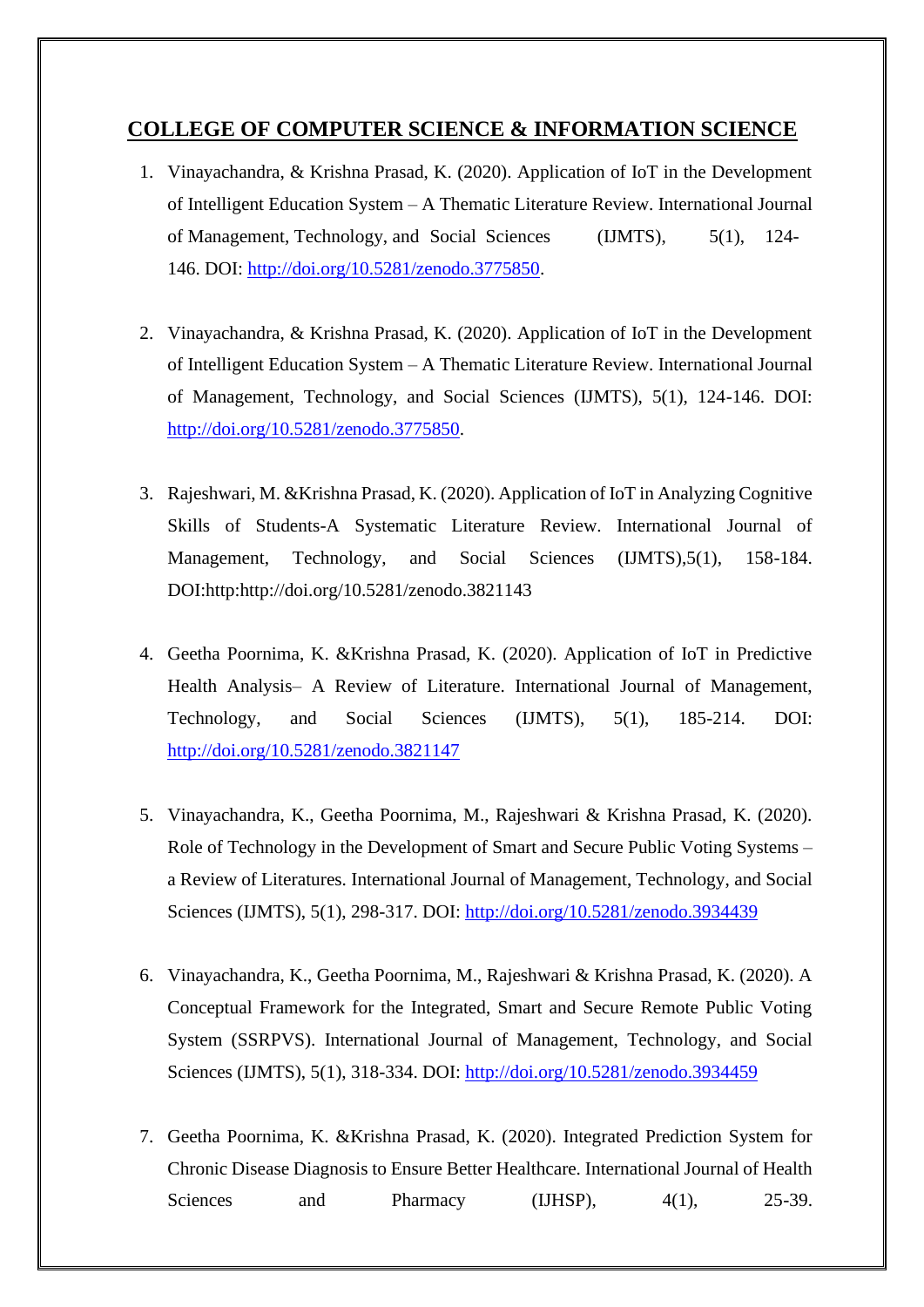DOI:http://doi.org/10.5281/zenodo.3773844

- 8. Rajeshwari, M., &Krishna Prasad, K. (2020).IBM Watson Industry Cognitive Education Methods. International Journal of Case Studies in Business, IT, and Education (IJCSBE), 4(1), 38-50.DOI:http://doi.org/10.5281/zenodo.3766900.
- 9. Geetha Poornma, K. &Krishna Prasad, K. (2020).Data Analytics Solutions for Transforming Healthcare Information to Quantifiable Knowledge – an Industry Study with Specific Reference to ScienceSoft. International Journal of Case Studies in Business, IT, and Education (IJCSBE), 4(1), 51- 63.DOI: [http://doi.org/10.5281/zenodo.3766907.](http://doi.org/10.5281/zenodo.3766907)
- 10. Vinayachandra, & Krishna Prasad, K. (2020). IoT Solutions Industry Prospects Analysis with Specific Reference to Mobiloitte Inc. International Journal of Case Studies in Business, IT, and Education (IJCSBE), 4(1), 64-78. DOI: [http://doi.org/10.5281/zenodo.3766919.](http://doi.org/10.5281/zenodo.3766919)
- 11. Rajeshwari, M. & Krishna Prasad, K. (2020). A Modified Conceptual Model to Improve Classroom Education with Cognitive Learning. International Journal of Applied Engineering and Management Letters (IJAEML), 4(1), 61- 75.DOI:http://doi.org/10.5281/zenodo.3773927.
- 12. Vinayachandra, &Krishna Prasad, K.(2020).Integrated Intelligent Education System using Adaptive IoT Technology. International Journal of Applied Engineering and Management Letters (IJAEML), 4(1), 76-92.DOI: http://doi.org/10.5281/zenodo.3775328
- 13. Krishna Prasad, K., Vinayachandra, K., Geetha Poornima, & Rajeshwari, M. (2020).Literature Review of Applications of ICT on Solar Cold Chain. International Journal of Applied Engineering and Management Letters (IJAEML), 4(1), 93-111. DOI:http://doi.org/10.5281/zenodo.3779806.
- 14. Krishna Prasad, K., Vinayachandra, K., Geetha Poornima, & Rajeshwari, M. (2020). An Integrated Solution for Solar Cold Chain Portfolio Management using Internet of Things. International Journal of Applied Engineering and Management Letters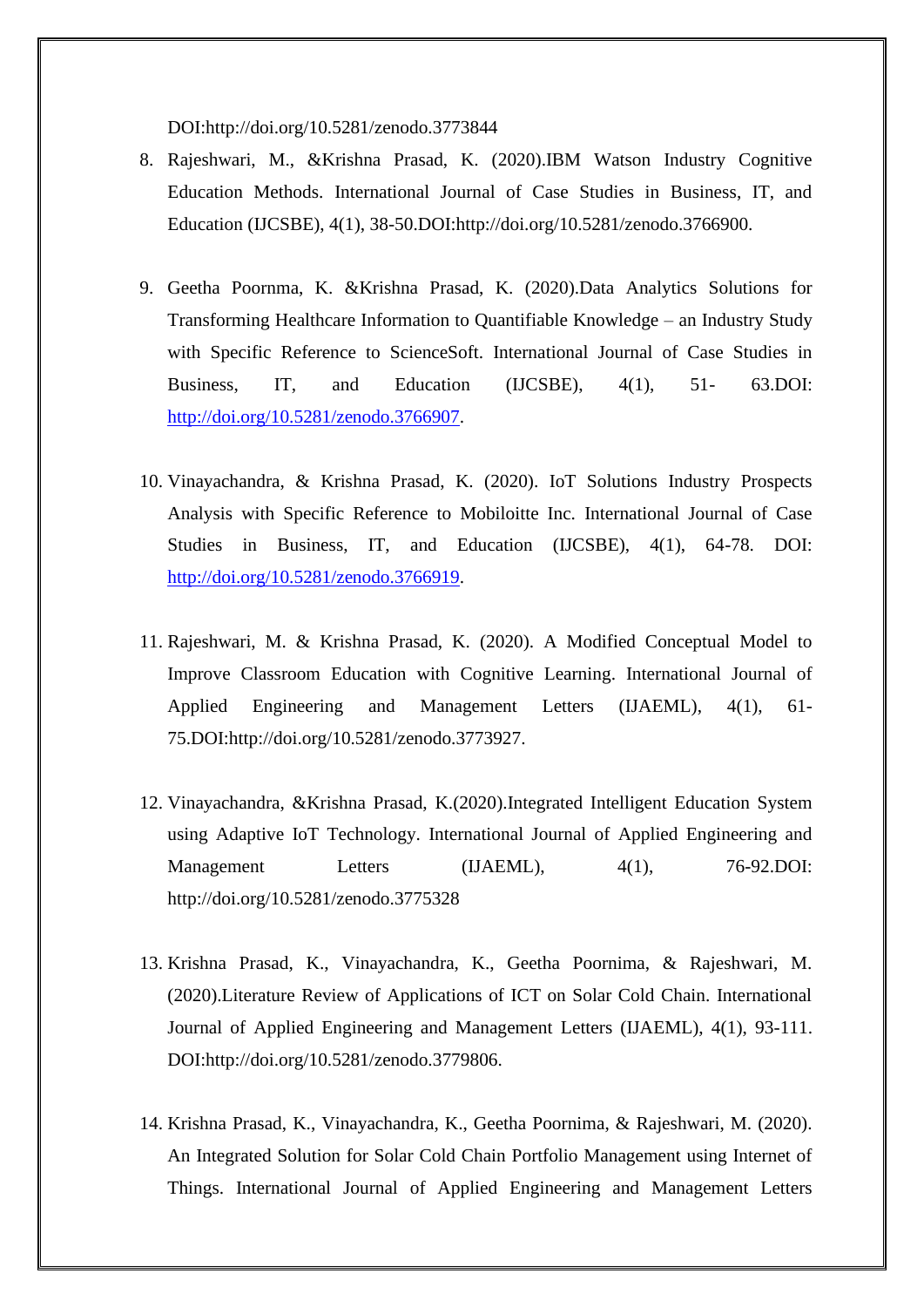(IJAEML), 4(1), 112- 130. DOI:http://doi.org/10.5281/zenodo.3780575

- 15. Krishna Prasad K, Vinayachandra, GeethaPoornima K, Rajeshwari M (200), Effect of COVID-19 on Technology Penetration:aPredictive Analysis. Alochana Chakra Journal IX(V), 2949-2967. DOI:10.01011.ACJ.2020.V9I5.00068749.01703
- 16. Sai Manoj, K. & Aithal, P. S. (February 2020). Data Mining and Machine Learning Techniques for Cyber Security Intrusion Detection.International Journal of Engineering and Advanced Technology (IJEAT), 9(3), 4084-4090. ISSN: 2249 – 8958. DOI: http://doi.org/10.35940/ijeat.C5979.029320.
- 17. Sai Manoj, K. & Aithal, P. S. (March 2020). Blockchain Cyber Security Vulnerabilities and Potential Countermeasures.International Journal of Innovative Technology and Exploring Engineering (IJITEE), 9(5), 1516-1522. ISSN: 2278-3075. Blue Eyes Intelligence Engineering & Sciences Publication.
- 18. Sachin Kumar & P. S. Aithal (June 2020). How Lucrative & Challenging the Boundary less Opportunities for Data Scientists? International Journal of Case Studies in Business, IT, and Education (IJCSBE), 4(1), 223-236. ISSN: 2581-6942. DOI: [http://doi.org/10.5281/zenodo.3966222.](http://doi.org/10.5281/zenodo.3966222)
- 19. Paul, P. K. & Aithal, P. S. (April 2020). Environment and Studies related to Environmental Sciences: The Overview of Allied Areas. Educational Quest: An Int. J. of Education and Applied Social Science,11(1), 01-05. ISSN: 2230-7311. New Delhi Publishers.
- 20. Paul, P. K. & Aithal, P. S. (June 2020). Informatics: Foundation, Nature, Types and Allied areas—An Educational & Analytical Investigation. International Journal of Applied Science and Engineering, 8(1), 01-09. New Delhi Publishers.ISSN :2321- 0745.
- 21. Paul, P. K., Bhuimali, A. & Aithal, P. S. (2020 March). Environmental Informatics: The Foundation, Allied & Related Branches—Analytical Study. International Journal of Social Sciences, 9(1), 01-07. New Delhi Publishers.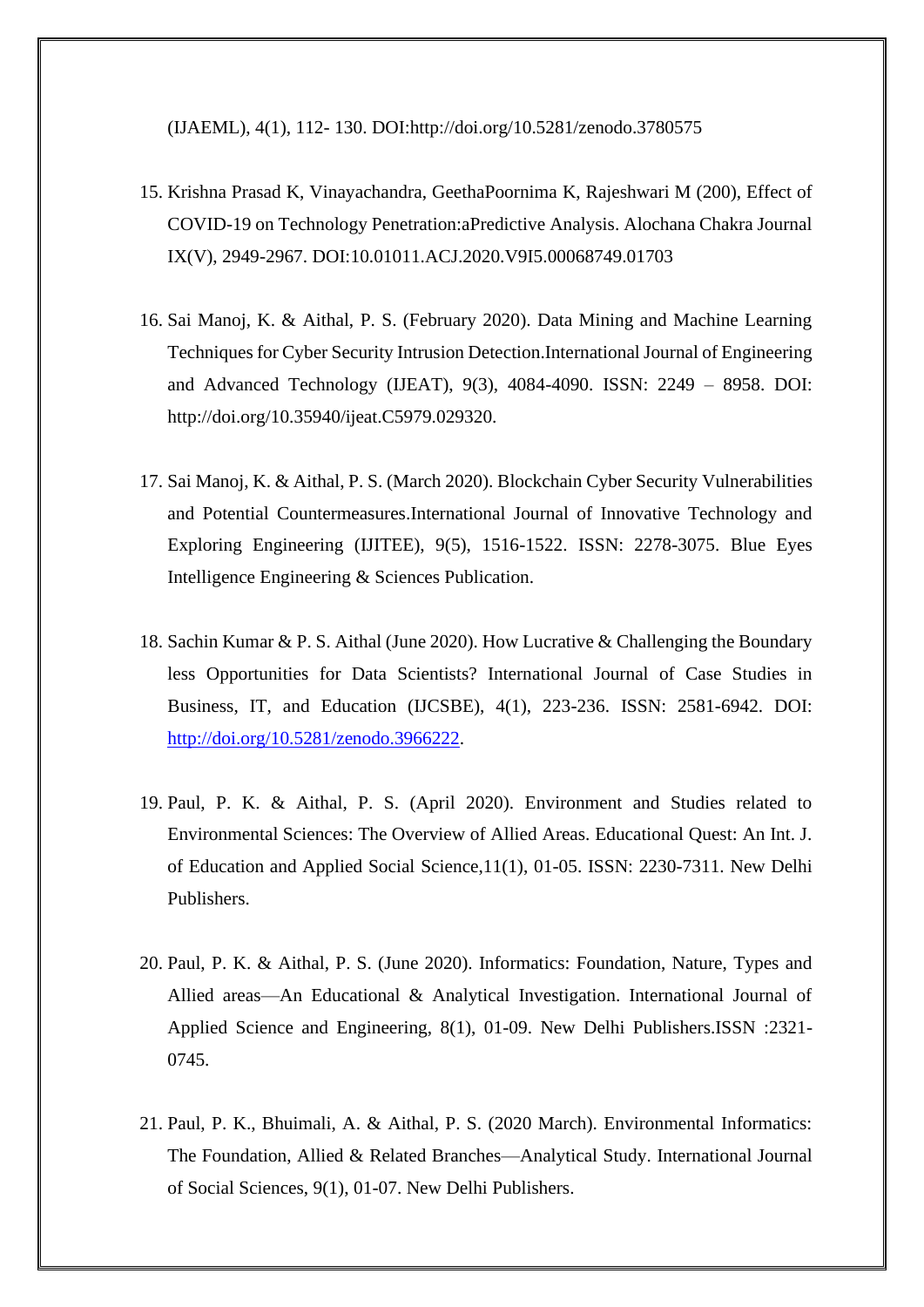- 22. Paul, P. K. & Aithal, P. S., & A. Bhuimali (June 2020). Environmental Informatics and Educational Opportunities in Post Graduate level—Indian Potentialities based on International Scenario. IRA- International Journal of Management & Social Sciences, 16(2), 45-58. ISSN : 2455-2267. DOI: http://dx.doi.org/10.21013/jmss.v16.n2.p2.
- 23. Paul, P. K., A. Bhuimali,P. S. Aithal,Tiwary K. S., &RipuRanjanSinha (2020). Environmental Informatics: Educational Opportunities at Bachelors level— International Context and Indian Potentialities. Reviewed on 04/06/2020.International Journal of Applied Engineering and Management Letters (IJAEML), 4(1), 243-256. ISSN: 2581-7000. DOI: [http://doi.org/10.5281/zenodo.3911596.](http://doi.org/10.5281/zenodo.3911596)
- 24. Paul, P. K., Aithal, P. S., Bhuimali, A., Tiwary, K. S., &Deka, G. C. (August 2020). Environmental Informatics Vis-à-Vis Big Data Analytics: The Geo-Spatial & Sustainable Solutions. International Journal of Applied Engineering and Management Letters (IJAEML), 4(2), 31-40. ISSN: 2581- 7000.DOI: [http://doi.org/10.5281/zenodo.3977275.](http://doi.org/10.5281/zenodo.3977275)
- 25. Paul1, P. K., Aithal P. S., Sinha, R. R., Ricardo Saavedra, BashiruAremu (June 2020). Agro Informatics with its Various Attributes and Emergence: Emphasizing Potentiality as a Specialization in Agricultural Sciences — A Policy Framework. IRA International Journal of Applied Sciences, 14(4), 34-44. (ISSN 2455-4499), DOI: [http://dx.doi.org/10.21013/jas.v14.n4.p1.](http://dx.doi.org/10.21013/jas.v14.n4.p1)
- 26. P. K. Paul, R. R. Sinha, P. S. Aithal, Ricardo Saavedra,&BashiruAremu (June 2020). Agro Informatics with reference to features, functions and emergence as a discipline in Agricultural Sciences—An Analysis.Asian Journal of Information Science and Technology, 10(1), 41-50, ISSN: 2231-6108.
- 27. P. K. Paul, R. R. Sinha, P. S. Aithal, Ricardo Saavedra, & Bashiru Aremu (June 2020). Agro Informatics Emphasizing its Potentiality as a Full-Fledged Degree Programs: International Context and Indian Potentialities. Asian Journal of Computer Science and Technology, ISSN: 2249-0701 9(1), 19-26.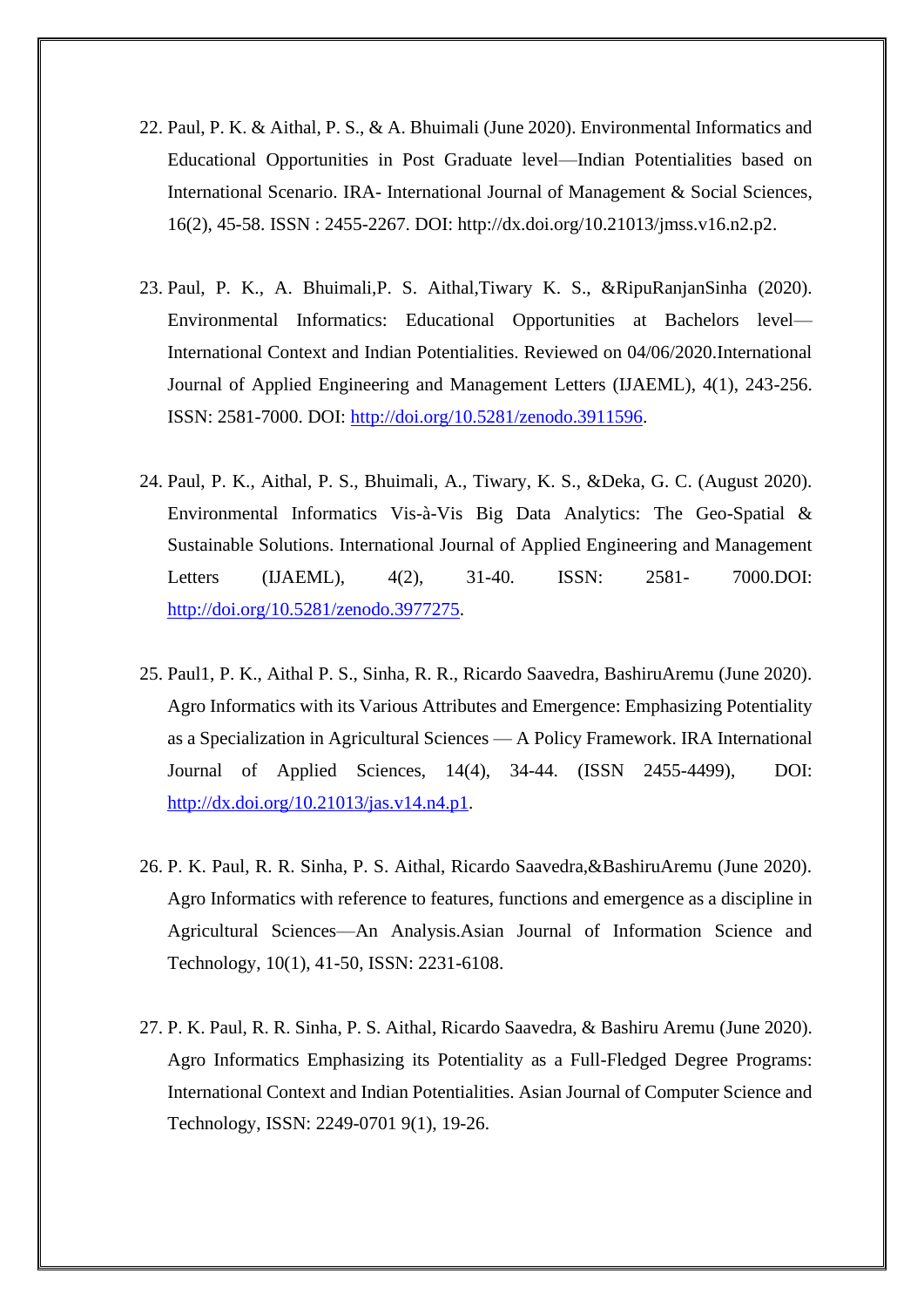### **COLLEGE OF MANAGEMENT & COMMERCE**

- 1. Varambally, K. V. M., Sujaya, H., & Aithal, P. S. (2020). Innovation in Teaching-Learning Process: An Experiment of Srinivas University. International Journal of Case Studies in Business, IT, and Education (IJCSBE), 4(1), 1-7.
- 2. Ganesha, H. R., Aithal, P. S., & Kirubadevi, P. (2020).Short-Term Discounting Frameworks: Insights from Multiple Experiments. International Journal of Case Studies in Business, IT, and Education (IJCSBE), 4(1), 8-22.
- 3. Ganesha, H. R., Aithal, P. S., & Kirubadevi, P. (2020). Input and Output Driven Sales Personnel Performance Measures: Insights from an Experiment. International Journal of Case Studies in Business, IT, and Education (IJCSBE), 4(1), 23-37.
- 4. Ganesha, H. R., Aithal, P. S., & Kirubadevi, P. (2020). Need-Based Sales Pitch: Insights from an Experiment. International Journal of Case Studies in Business, IT, and Education (IJCSBE), 4(1), 78-86.
- 5. Raj, Keerthan., & Aithal, P. S. (2020). The Post COVID-19 World: Efforts Needed to Build Back a More Resilient Society. International Journal of Case Studies in Business, IT, and Education (IJCSBE), 4(1), 88-93.
- 6. Bhuvana, R. & Aithal, P. S. (2020).Blockchain based Service: A Case Study on IBM Blockchain Services &Hyperledger Fabric. International Journal of Case Studies in Business, IT, and Education (IJCSBE), 4(1), 94-102.
- 7. Ganesha, H. R., Aithal, P. S. & Kirubadevi, P. (2020).Impact of Store Size Reduction on Overall Store Performance – Insights from an Experiment.International Journal of Case Studies in Business, IT, and Education (IJCSBE), 4(1), 103-111.
- 8. Ganesha, H. R., Aithal, P. S. & Kirubadevi, P. (2020).Optimal Category Mix in Multi-Category Retailing – Insights from an Experiment.International Journal of Case Studies in Business, IT, and Education (IJCSBE), 4(1), 112-126.
- 9. Itagi, Gururaj, & Aithal, P. S. (2020).A Study on the Future of World Leader's Behaviour towards Global Health after COVID-19.International Journal of Case Studies in Business, IT, and Education (IJCSBE), 4(1), 127-135.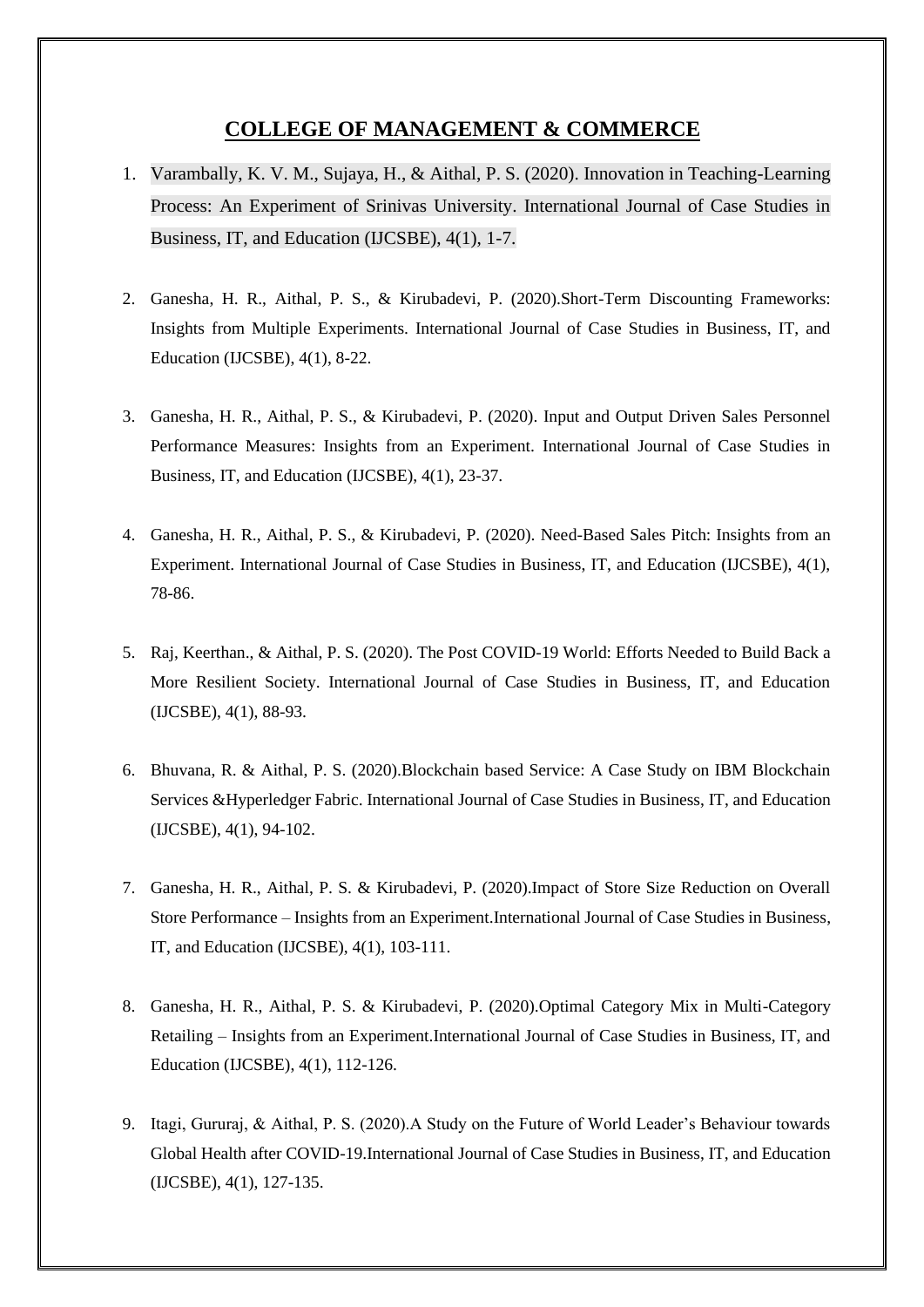- 10. Ganesha, H. R., & Aithal, P. S. (2020).Rational Distribution Channel Mix for Lifestyle Brands in India – An Empirical Study.International Journal of Case Studies in Business, IT, and Education (IJCSBE), 4(1), 136-154.
- 11. Ganesha, H. R., Aithal, P. S. (2020). Sales Personnel Training An Integrated Framework for Indian Brick-and-Mortar Retailers.International Journal of Case Studies in Business, IT, and Education (IJCSBE), 4(1), 172-187.
- 12. Ganesha, H. R., Aithal, P. S. (2020). Measuring the True Potential of Lifestyle Brands in India: A Consumer-Level Scale for Existing and Potential Investors(CL-LBSi). International Journal of Case Studies in Business, IT, and Education (IJCSBE), 4(1), 207-222.
- 13. Kumar, Sachin & Aithal, P. S. (2020). How Lucrative & Challenging the Boundary less Opportunities for Data Scientists?.International Journal of Case Studies in Business, IT, and Education (IJCSBE), 4(1), 223-236. DOI:<http://doi.org/10.5281/zenodo.3966222>
- 14. Ganesha, H. R., Aithal, P. S. (2020). Exclusive Brand Outlet Expansion Framework for Lifestyle Brands in India (EBOE-LS).International Journal of Case Studies in Business, IT, and Education (IJCSBE), 4(2), 1-17.
- 15. Krithi, & Pai, Ramesh. (2020). Diversity and Inclusion: Key to Improve Productivity A Case Study on WIPRO. International Journal of Case Studies in Business, IT, and Education (IJCSBE), 4(2), 18-27.
- 16. Hebbar, C. K. (2020). Impact of Digital India on Education System, International Journal of Case Studies in Business, IT, and Education (IJCSBE), 4(2), 65-70.
- 17. Pavithra, K. & Aithal, P. S. (2020), Growth & Fate Analysis of Mangalore International Airport A Case Study, International Journal of Case Studies in Business, IT, and Education (IJCSBE), 4(2), 71-85.
- 18. Sony, Michael, & Aithal, P. S. (2020). Practical Lessons for Engineers to adapt towards Industry 4.0 in Indian Engineering Industries. International Journal of Case Studies in Business, IT, and Education (IJCSBE), 4(2), 86-97.
- 19. Kumar., Sachin, Krishna Prasad, K., & Aithal, P. S. (2020). A Study on Customer Analytics Initiative (WCAI) and its Impact on the Brand of Wharton Business School. International Journal of Case Studies in Business, IT, and Education (IJCSBE), 4(2), 98-109.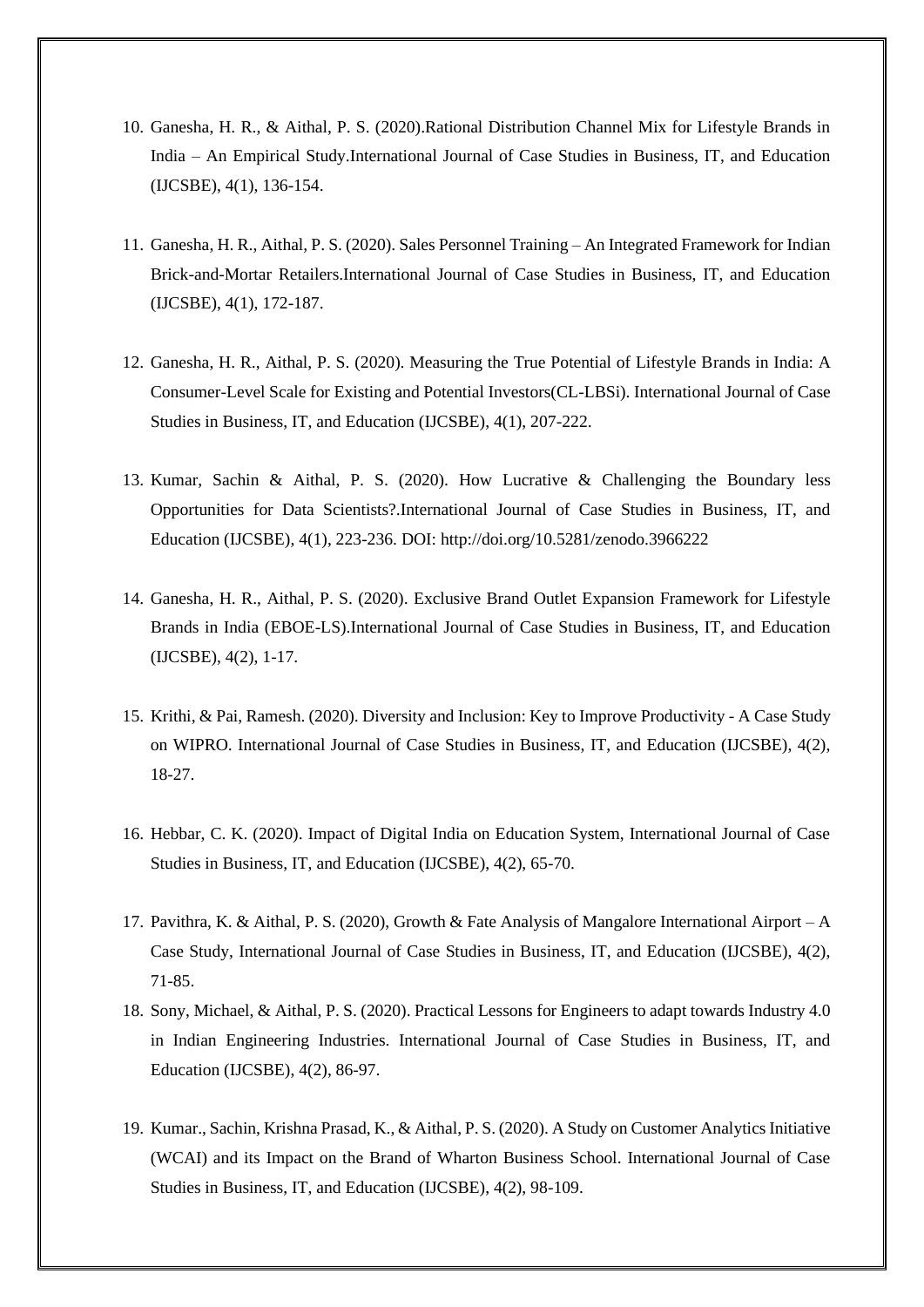- 20. Ganesha, H. R., &Aithal, P. S. (2020). Extending the Margin of Safety Concept to Brick-and Mortar Retailing in India (MoSR-b). International Journal of Case Studies in Business, IT, and Education (IJCSBE), 4(2), 117-131.
- 21. Mishra, Anjay Kumar, Sah., Ram Chandra, & Aithal, P. S. (2020). Operational Assessment of Public Transport: A Case of Kathmandu, Nepal. International Journal of Case Studies in Business, IT, and Education (IJCSBE), 4(2), 132-152.
- 22. Ganesha, H. R., & Aithal, P. S. (2020). The Implicit Impact on Retail Management Education /Research in India Owing to Favoritism in the Recruitment of Faculty Members at IIMs, IITs, NITs, IIITs, IISc, and NITIE. International Journal of Case Studies in Business, IT, and Education (IJCSBE), 4(2), 153-168.
- 23. Varun Shenoy & Aithal, P. S. (2020).Literature Survey and Research Agenda of Entry Level Competencies for Private Banking Jobs. International Journal of Case Studies in Business, IT, and Education (IJCSBE), 4(2), 176-192.
- 24. Anjay Kumar Mishra, Aithal, P. S. and Hamid Saremi (2020).Financial Mobilization Status of People Housing Program; A case of Rupandehi District of Nepal. International Journal of Case Studies in Business, IT, and Education (IJCSBE), 4(2), 193-202.
- 25. Shailashri V.T. and Kariappa Anumesh (2020). Social Engagement: A means to Brand Building. International Journal of Case Studies in Business, IT, and Education (IJCSBE), 4(2), 212-219.
- 26. PavithraKumari & Aithal P. S. (2020).An Overview of the Aviation Industry in India with Special Emphasis on Privatization. International Journal of Case Studies in Business, IT, and Education (IJCSBE), 4(2), 220-228.
- 27. Anjay Kumar Mishra &Aithal P. S. (2020).Operation of Price Adjustment in Construction Projects.International Journal of Case Studies in Business, IT, and Education (IJCSBE), 4(2), 229- 249.
- 28. Shubhrajyotsna Aithal & Aithal, P. S. (2020). Nanotechnology based Mega Machine Design for Large Scale Air Cleaning – Prospects and Challenges. International Journal of Case Studies in Business, IT, and Education (IJCSBE), 4(2), 250-269.
- 29. Pradeep Kumar Rangi & Aithal, P. S. (2020). Academic Institutions Risk Decisions using Six Thinking Hats Based Analysis. International Journal of Case Studies in Business, IT, and Education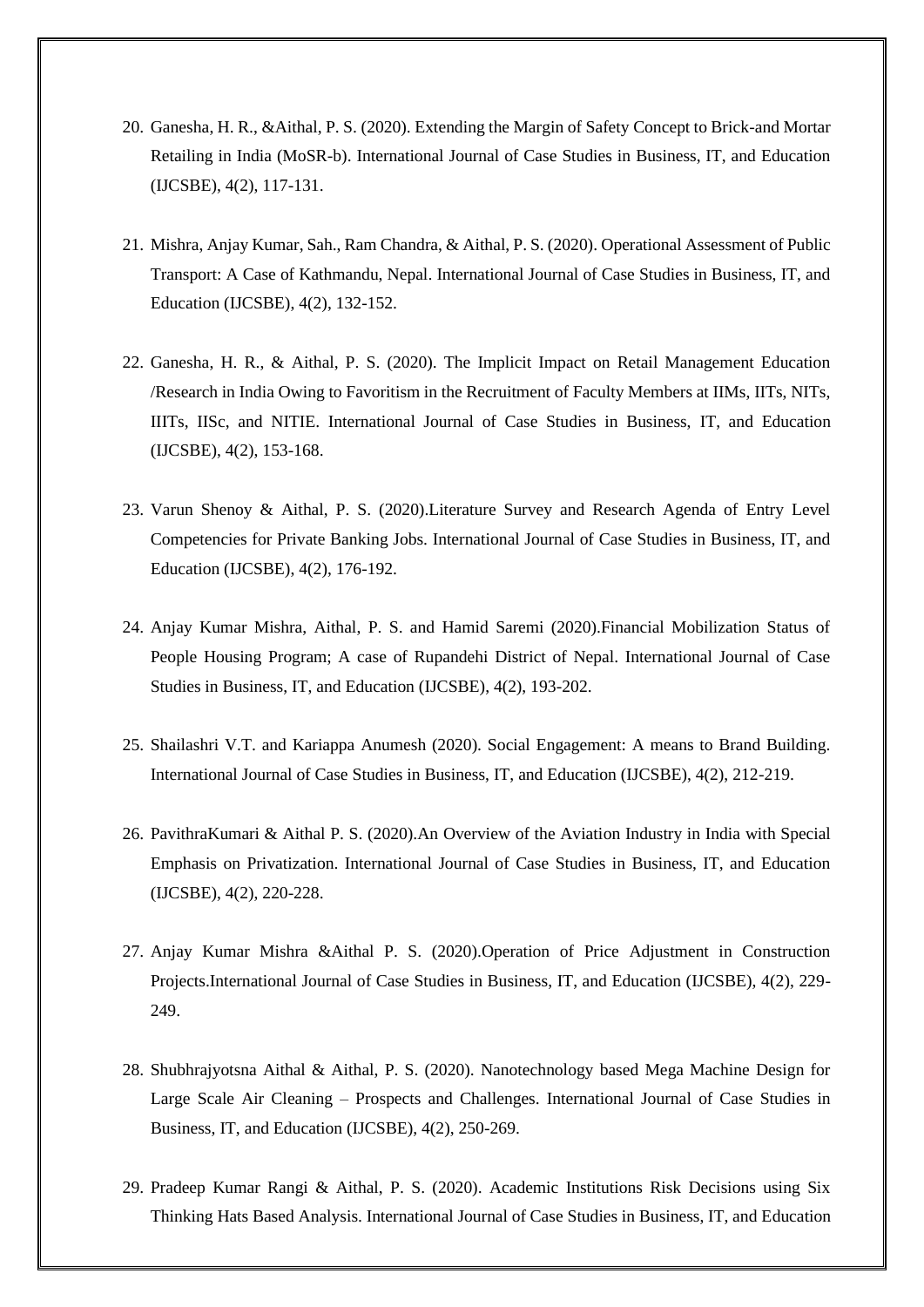(IJCSBE), 4(2), 270-279.

- 30. Mathew, C. D. & Aithal, P. S. (2020).Behaviour Modification Model for Improving Social Capital and Fostering Eclectic Theories of Economics. International Journal of Applied Engineering and Management Letters (IJAEML), 4(1), 1-9.
- 31. Ganesha, H. R., Aithal, P. S., & Kirubadevi, P. (2020). Experimental Investigation of Cannibalisation by Introducing a Global Brand Abreast Existing Indian Store Brand. International Journal of Applied Engineering and Management Letters (IJAEML), 4(1), 10-19.
- 32. Ganesha, H. R., Aithal, P. S., & Kirubadevi, P. (2020). Decentralized Discounting Framework: Insights from an Experiment. International Journal of Applied Engineering and Management Letters (IJAEML), 4(1), 20-40.
- 33. Ganesha, H. R., Aithal, P. S., & Kirubadevi, P. (2020). An Integrated Framework to Derive Optimal Number of Sales Personnel for a Retail Store. International Journal of Applied Engineering and Management Letters (IJAEML), 4(1), 41-50.
- 34. Bhuvana, R., Madhushree, L. M. & Aithal, P. S. (2020). Blockchain as a Disruptive Technology in Healthcare and Financial Services - A Review based Analysis on Current Implementations. International Journal of Applied Engineering and Management Letters (IJAEML), 4(1), 142-155.
- 35. Ganesha, H. R., Aithal, P. S. & Kirubadevi, P. (2020). Consumer Affordability in Tier-1, Tier-2 and Tier-3 Cities of India – An Empirical Study. International Journal of Applied Engineering and Management Letters (IJAEML), 4(1), 156-171.
- 36. Paul, P. K., Ricardo, Saavedra., Aithal, P. S., Bashiru, Aremu & Baby, Pappachan. (2020). Cloud Service Providers: An Analysis of Some Emerging Organizations and Industries. International Journal of Applied Engineering and Management Letters (IJAEML), 4(1), 172-183.
- 37. Ganesha, H. R., Aithal, P. S. & Kirubadevi, P. (2020). Integrated Marketing Mix Framework for Baby Care Retailing in India. International Journal of Applied Engineering and Management Letters (IJAEML), 4(1), 191-218.
- 38. Aithal, P. S., Grice, Richard, & Dillon, Mike. (2020). Solar Cold Chain Optimization Research An Integrated Multidisciplinary Project Agenda. International Journal of Applied Engineering and Management Letters (IJAEML), 4(1), 226-242.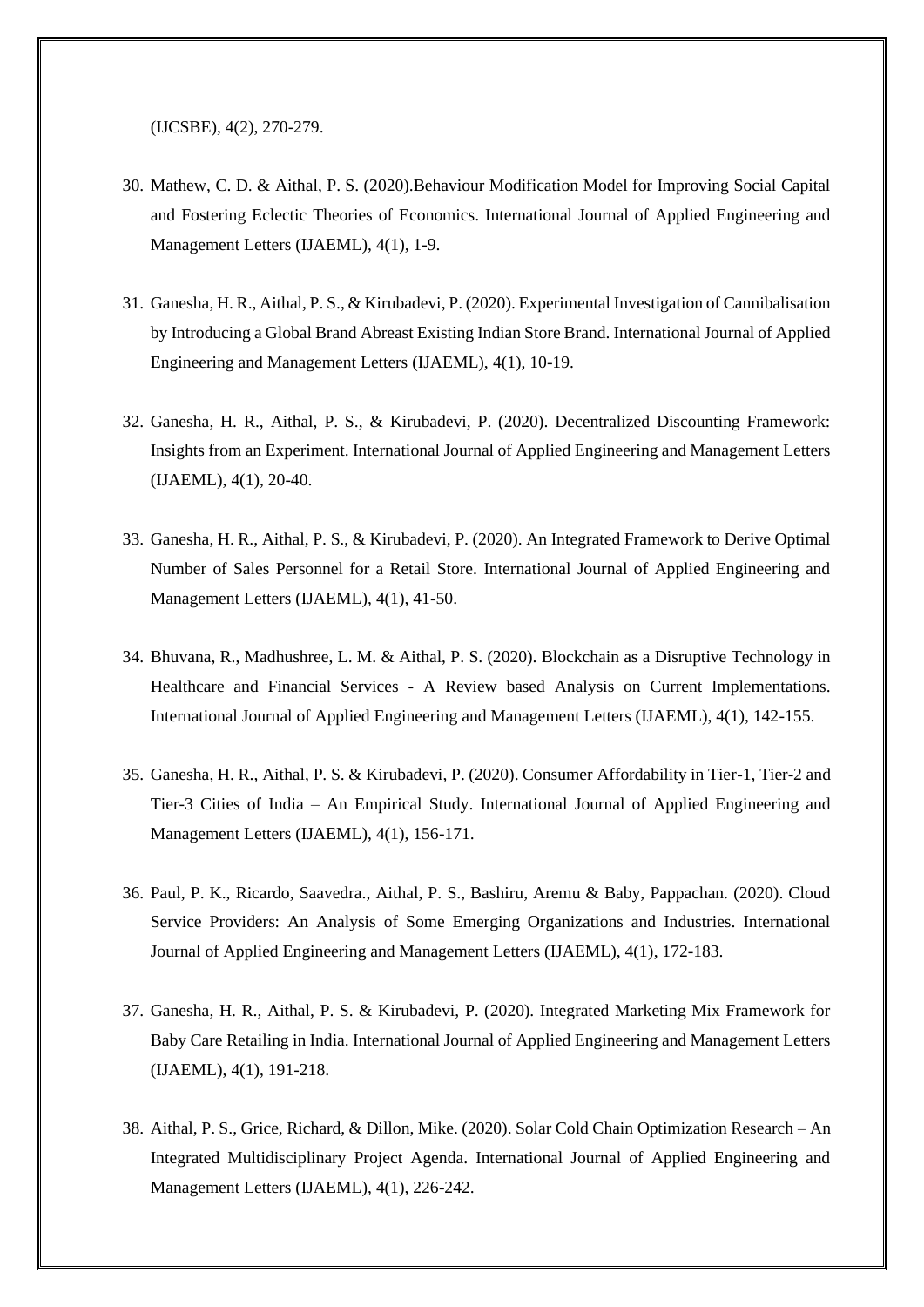- 39. Paul, P. K., Bhuimali, A., Aithal, P. S., K. S., Tiwary, & Sinha, RipuRanjan. (2020). Environmental Informatics: Educational Opportunities at Bachelors level - International Context and Indian Potentialities. International Journal of Applied Engineering and Management Letters (IJAEML), 4(1), 243-256.
- 40. Ganesha, H. R., & Aithal, P. S. (2020). Organizing the Unorganized Lifestyle Retailers in India: An Integrated Framework. International Journal of Applied Engineering and Management Letters (IJAEML), 4(1), 257-278.
- 41. Ganesha, H. R., & Aithal, P. S. (2020). Measuring the True Potential of Lifestyle Brands in India: A Firm-Level Scale for Existing and Potential Investors - (FL-LBSi).International Journal of Applied Engineering and Management Letters (IJAEML), 4(1), 279-302.
- 42. Ganesha, H. R., & Aithal, P. S. (2020). Retailing Performance Evaluation Scale for Indian Brickand-Mortar Lifestyle Retailers (LSRS-b). International Journal of Applied Engineering and Management Letters (IJAEML), 4(1), 303-322.
- 43. Ganesha, H. R., Aithal, P. S. (2020). Consumer Communication Deployment Tactics: An Integrated Framework for Lifestyle Brands and Retailers in India (CCF-LS). International Journal of Applied Engineering and Management Letters (IJAEML), 4(2), 1-21.
- 44. Bhuvana, R., Madhushree, L. M. & Aithal, P. S. (2020). Comparative Study on RFID based Tracking and Blockchain based Tracking of Material Transactions. International Journal of Applied Engineering and Management Letters (IJAEML), 4(2), 22-30.
- 45. Paul, P. K., Aithal, P. S., Bhuimali, A., Tiwary, K. S., &Deka, G. C. (2020). Environmental Informatics Vis-à-Vis Big Data Analytics: The Geo-Spatial & Sustainable Solutions. International Journal of Applied Engineering and Management Letters (IJAEML), 4(2), 31-40.
- 46. Ganesha, H. R., & Aithal, P. S. (2020). Sales Personnel Attrition Control and Retention An Integrated Framework for Lifestyle Retailers in India (RSPR-LS).International Journal of Applied Engineering and Management Letters (IJAEML), 4(2), 78-95.
- 47. Sony, Michael, & Aithal, P. S. (2020). Transforming Indian Engineering Industries through Industry 4.0: An Integrative Conceptual Analysis. International Journal of Applied Engineering and Management Letters (IJAEML), 4(2), 111-123.
- 48. Sony., Michael, & Aithal, P. S. (2020). Design of -Industry 4.0 readiness modell for Indian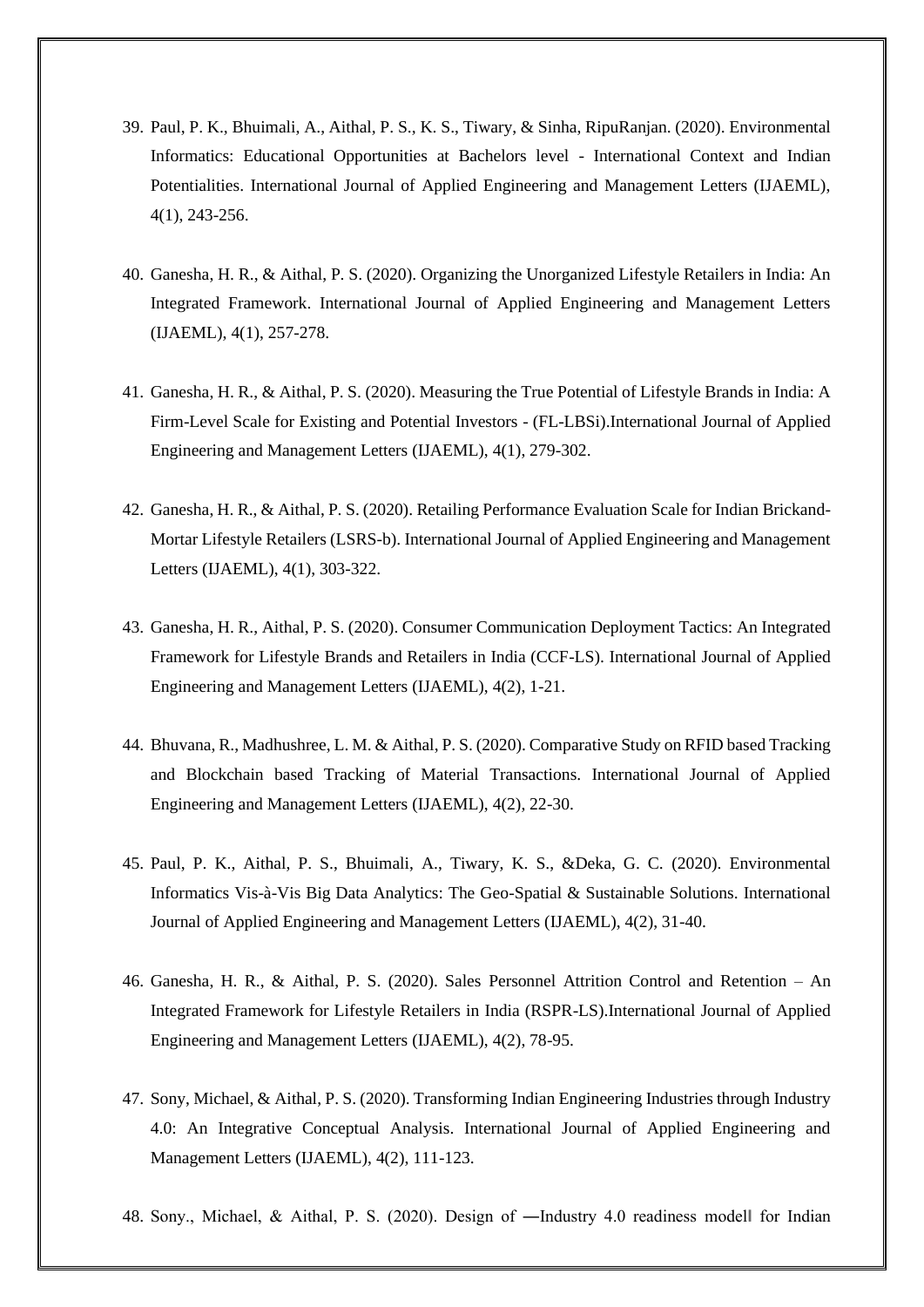Engineering Industry: Empirical Validation Using Grounded Theory Methodology. International Journal of Applied Engineering and Management Letters (IJAEML), 4(2), 124-137.

- 49. Anjay Kumar Mishra, & Aithal, P. S. (2020). Financial Impact Assessment of Time Overrun: A Case of Second Small Towns Water Supply and Sanitation Sector Project, Nepal. International Journal of Applied Engineering and Management Letters (IJAEML), 4(2), 159- 173.
- 50. Ganesha, H. R. & Aithal, P. S. (2020). Attitudes and Perspectives of Key Stakeholders in the Retail Start-ups toward Long-Term and Sustainably Profitable Business Model in India - An Empirical Evaluation. International Journal of Applied Engineering and Management Letters (IJAEML), 4(2), 174-187.
- 51. Anjay Kumar Mishra, Rabindra Kumar Yadav & Aithal, P. S. (2020). Economic Operation of Cement: A Case of Gautam Buddha Airport Upgrading Component Project. International Journal of Applied Engineering and Management Letters (IJAEML), 4(2), 188-199.
- 52. Sachin Kumar, Devanshu Dube, Krishna Prasad, K. & Aithal, P. S. (2020). Emerging Concept of Tech-Business-Analytics an Intersection of IoT& Data Analytics and its Applications on Predictive Business Decisions. International Journal of Applied Engineering and Management Letters (IJAEML), 4(2), 200-210.
- 53. Ganesha, H. R., & Aithal, P. S., (2020). Artificial Intelligence-Based Consumer Communication by Brick-and-Mortar Retailers in India Leading to Syllogistic Fallacy and Trap – Insights from an Experiment. International Journal of Applied Engineering and Management Letters (IJAEML), 4(2), 211-221.
- 54. Aithal, Shubhrajyotsna & Aithal, P. S. (2020). Chemical Additive Cascading System A new Scheme for Enhancing Optical Nonlinearity. International Journal of Applied Engineering and Management Letters (IJAEML), 4(2), 222-236.
- 55. Dipak S. Gade & Aithal, P. S. (2020). Blockchain Technology: A Driving Force in Smart Cities Development. International Journal of Applied Engineering and Management Letters (IJAEML), 4(2), 237-252.
- 56. Lata Narayan Hegde, & Shailashri V. T., (2020). Conceptualization of e-Learning Theories and Approaches in the context of Further and Higher Education. International Journal of Applied Engineering and Management Letters (IJAEML), 4(2), 253-264.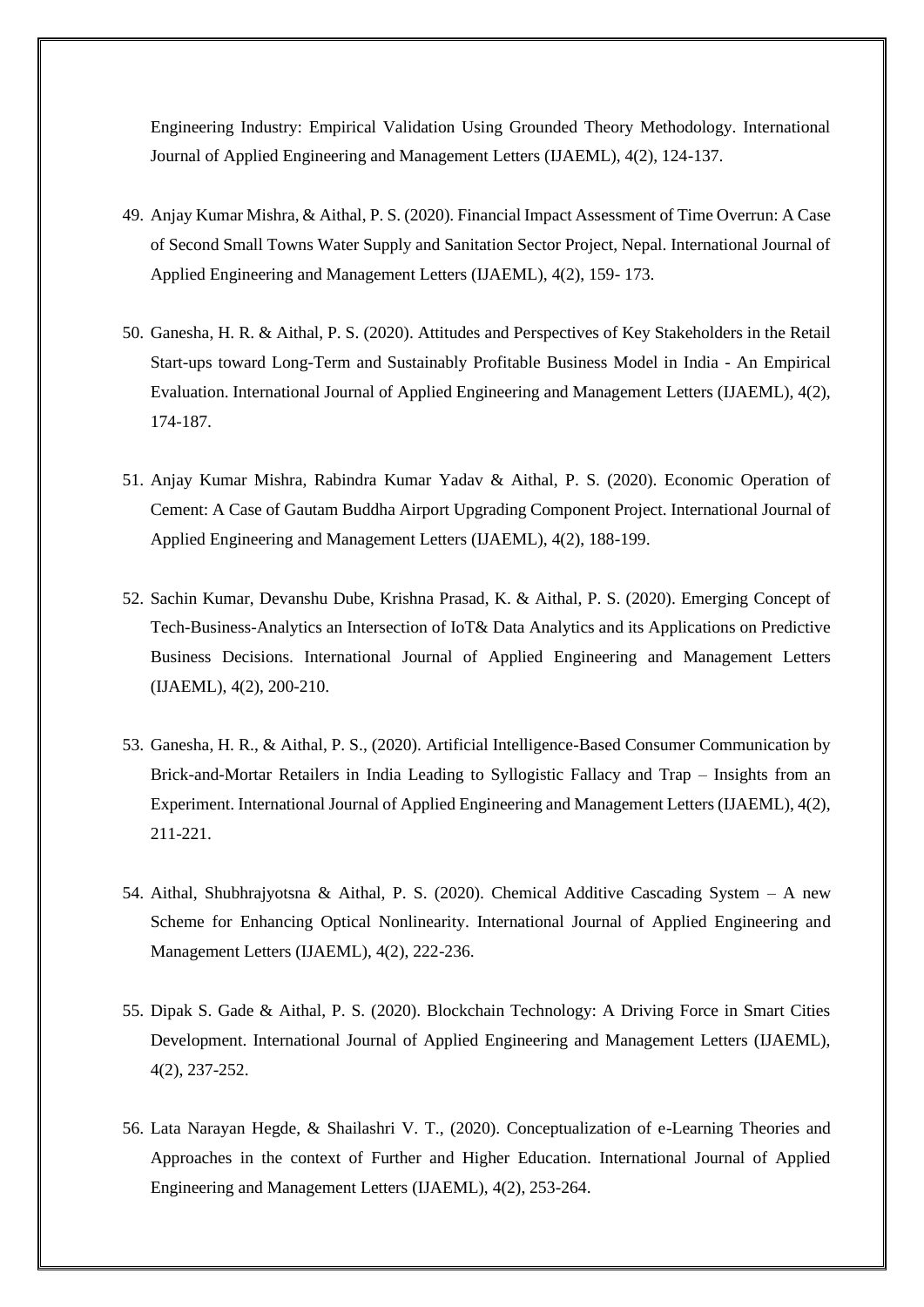- 57. Sridhar Acharya, P., &Aithal, P. S., (2020). Retaining the Power Backup of the Battery and Increased Life Span of the Battery for the Solar System- Challenges and Opportunities. International Journal of Applied Engineering and Management Letters (IJAEML), 4(2), 265-274.
- 58. Keerthan Raj & P. S. Aithal (2020). A New Concept of Circular Model of Management for Achieving Sustainable Success and Growth. International Journal of Management, Technology, and Social Sciences (IJMTS). 5(1), 2020. 1-17. ISSN: 2581-6012 z
- 59. Mathew C. D. & P. S. Aithal (2020). Retrospective Experiential Learning Theory and its Impact on Countering Social Exclusion in Ecotourism. International Journal of Management, Technology, and Social Sciences (IJMTS). 5(1) 2020. 18-23 ISSN: 2581-6012.
- 60. P. S. Aithal & Shubhrajyotsna Aithal (2020). Promoting Faculty and Student-Centered Research and Innovation based Excellence Model to Reimage Universities International Journal of Management, Technology, and Social Sciences (IJMTS), 5(1), 2020, 24-42. ISSN: 2581-6012.
- 61. H. R. Ganesha, P. S. Aithal, & P. Kirubadevi (2020). Changes in Consumer Perspective towards Discount at Brick-and-Mortar Stores owing to Emergence of Online Store Format in India. International Journal of management, Technology, and Social Sciences (IJMTS), 5(1) 1,2020, 43- 83. ISSN: 2581-6012.
- 62. H. R. Ganesha, P. S. Aithal, & P. Kirubadevi (2020). Long-Term Discounting Frameworks: International Journal of Management, Technology, and Social Sciences (IJMTS). 5(1),2020 84-100. ISSN: 2581-6012.
- 63. H. R. Ganesha , P. S. Aithal , & P. Kirubadevi. (2020). Integrated Discounting Framework for Indian Brick-and-Mortar Retailers. International Journal of Management, Technology, and Social Sciences (IJMTS), 5(1), 2020, 110-123. ISSN 2581-6012
- 64. H. R. Ganesha, P. S. Aithal, & P. Kirubadevi. (2020). Integrated Inventory Management Control Framework. International Journal of Management, Technology, and Social Sciences (IJMTS),5(1), 2020, 147-157. ISSN 2581-6012.
- 65. H.R. Ganesha , P.S. Aithal , & P. Kirubadevi. (2020). Ideal Store Locations for Indian Retailers An Empirical Study. International Journal of Management, Technology, and Social Sciences (IJMTS),5(1), 2020, 215-226. ISSN 2581-6012.
- 66. Bhuvana R. & P. S Aithal (2020). RBI Distributed Ledger Technology and Blockchain A Future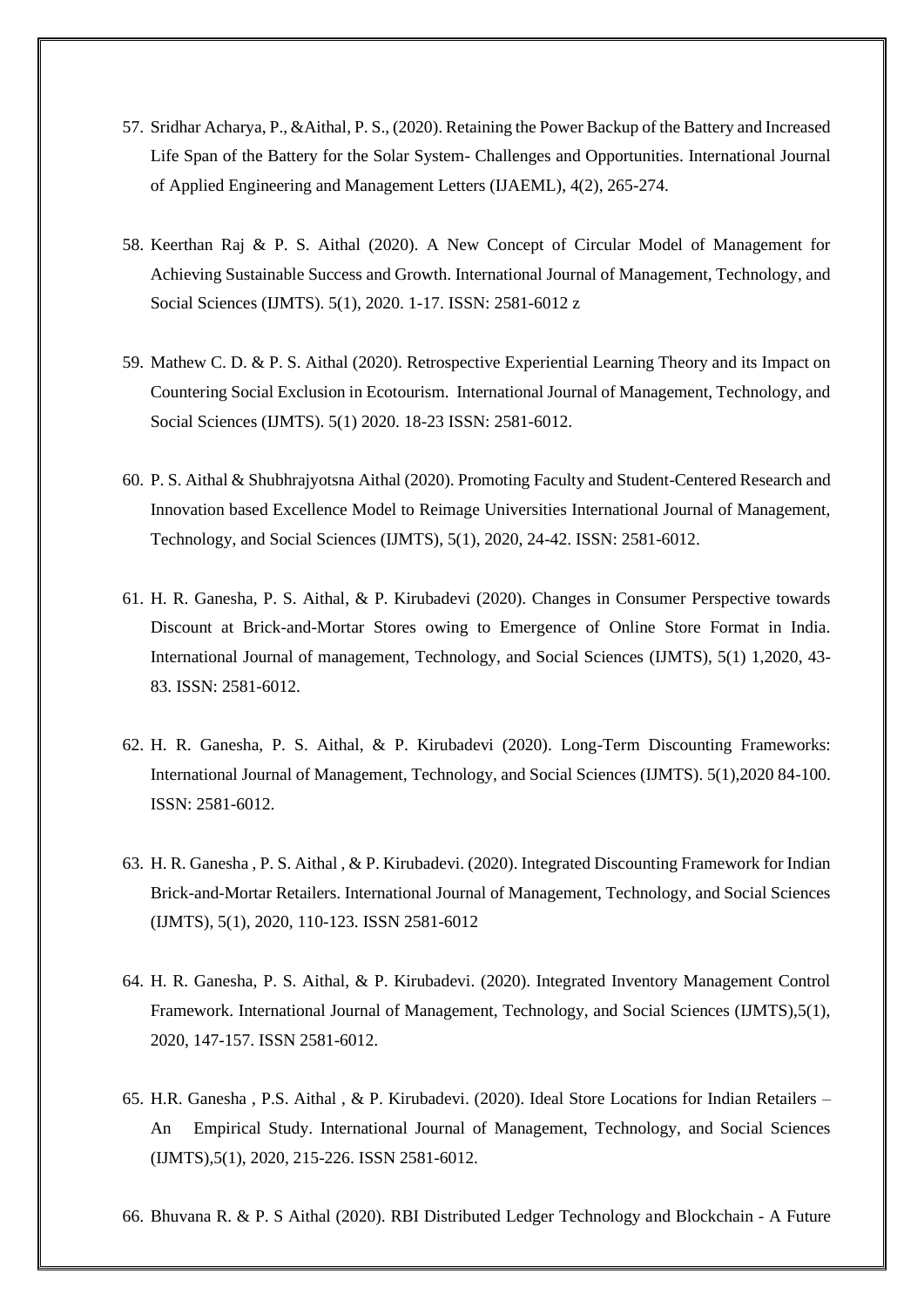of Decentralized India. International Journal of Management, Technology, and Social Sciences (IJMTS), 5(1),2020, 227-237. ISSN 2581-6012

- 67. P. K. Paul, Ricardo Saavedra, P. S. Aithal, Bashiru Aremu, & Pappachan Baby. (2020). Environmental Informatics: Potentialities in iSchools and Information Science & Technology Programs - An Analysis. International Journal of Management, Technology, and Social Sciences (IJMTS),5(1), 2020, 238-250. ISSN 2581-6012.
- 68. H. R. Ganesha ,& P. S. Aithal. (2020). Establishing True Lifestyle Brand in India: An Integrated Marketing Mix Framework. International Journal of Management, Technology, and Social Sciences (IJMTS), 5(1), 2020, 261-284. ISSN 2581-6012,
- 69. P. S. Aithal & Shubhrajyotsna Aithal.(2020). Conceptual Analysis on Higher Education Strategies for Various Tech-Generations. International Journal of Management, Technology, and Social Sciences (IJMTS), 5(1), 2020, 335-353. ISSN 2581-6012.
- 70. Paul, P. K., Aithal, P. S., Bhuimali, A., Tiwary, K. S., Saavera, R., & Aremu, B. (2020). Geo Information Systems & Remote Sensing: Applications in Environmental Systems & Management. International Journal of Management, Technology, and Social Sciences (IJMTS), 5(2), 11-18.
- 71. Aithal, P. S., & Aithal, Shubhrajyotsna (2020). Analysis of the Indian National Education Policy 2020 towards Achieving its Objectives. International Journal of Management, Technology, and Social Sciences (IJMTS), 5(2), 19-41.
- 72. Ganesha, H. R., & Aithal, P. S. (2020). Rational Organizational Structure: For Brick-and-Mortar Lifestyle Retailers in India to Overcome Diseconomies of Scale and Protect Firm's Sustainability (ROLS-b). International Journal of Management, Technology, and Social Sciences (IJMTS), 5(2), 42-61.
- 73. Hebbar, C. K. (2020). A Study on Green Banking Trends in Uttara Kannada District. International Journal of Management, Technology, and Social Sciences (IJMTS), 5(2), 62-68.
- 74. Ganesha, H. R., & Aithal, P. S. (2020). Theory of Brick-and-Mortar Retailing in India (ToRb). International Journal of Management, Technology, and Social Sciences (IJMTS),5(2), 116- 132.
- 75. Jose, Jiju, & Aithal, P. S. (2020). A Study on Significance of Backwater Tourism and Safe Houseboat Operation in Kerala. International Journal of Management, Technology, and Social Sciences (IJMTS), 5(2), 133-140.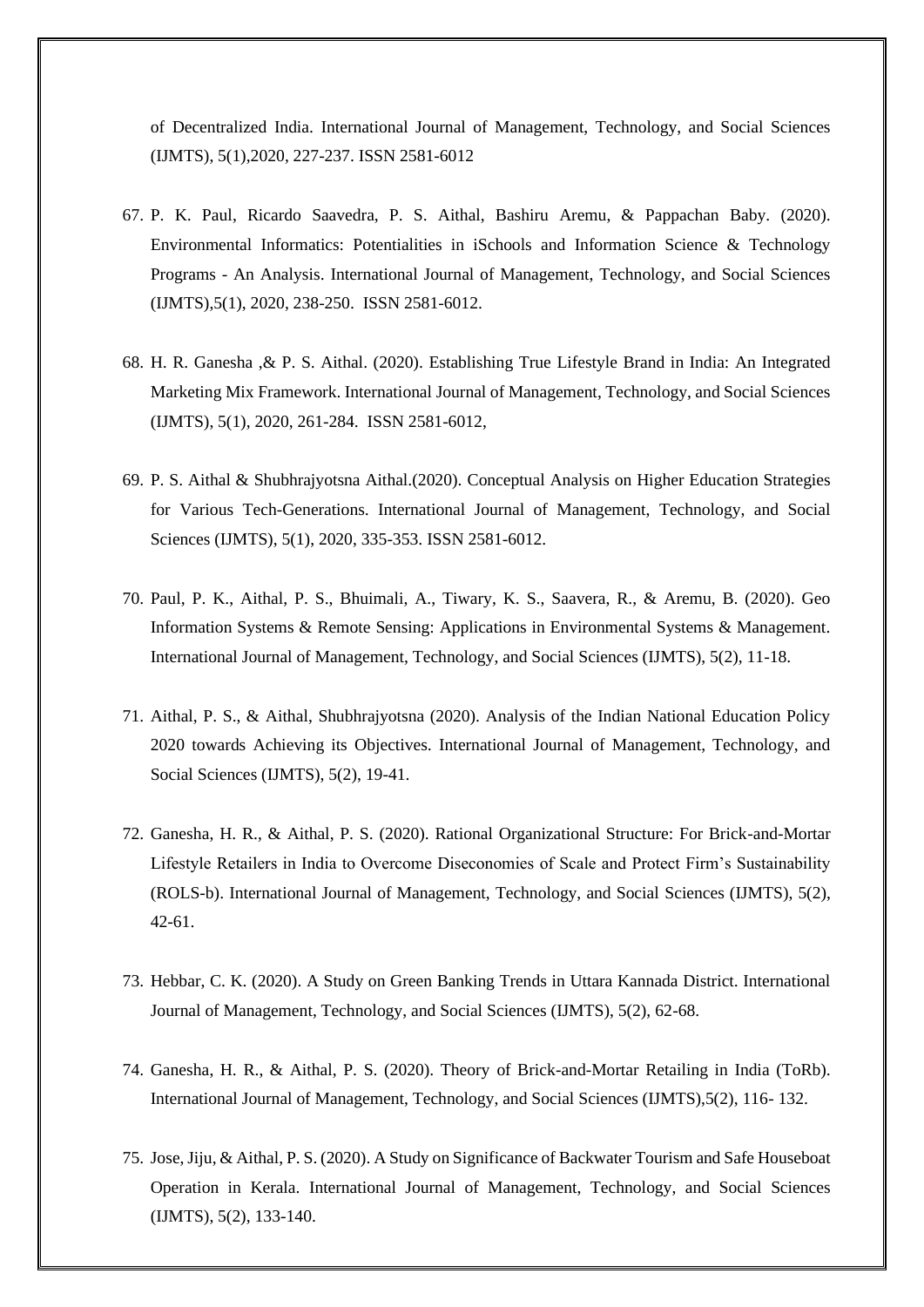- 76. Sony, Michael, & Aithal, P. S. (2020). Developing an Industry 4.0 Readiness Model for Indian Engineering Industries. International Journal of Management, Technology, and Social Sciences (IJMTS), 5(2), 141-153.
- 77. Sony, Michael, & Aithal, P. S. (2020). A Resource-Based View and Institutional Theory-based analysis of Industry 4.0 Implementation in the Indian Engineering Industry. International Journal of Management, Technology, and Social Sciences (IJMTS), 5(2), 154-166.
- 78. Anjay Kumar Mishra, Dinesh Gupta, & Aithal, P. S., (2020). Factors Identification and Conformance of Quality of Cement and Coarse Aggregate used at Gautama Buddha Airport Upgrading Component, Nepal. International Journal of Management, Technology, and Social Sciences (IJMTS), 5(2), 187-200.
- 79. Anjay Kumar Mishra, MeghBahadur K. C. & Aithal, P. S. (2020). Association of Number of Bidders and Minimum Bid Ratio (AEr) with Effect of E-bidding of Different Project. International Journal of Management, Technology, and Social Sciences (IJMTS), 5(2), 201-215.
- 80. Architha Aithal & Aithal P. S. (2020). Development and Validation of Survey Questionnaire & Experimental Data – A Systematical Review-based Statistical Approach. International Journal of Management, Technology, and Social Sciences (IJMTS), 5(2), 233- 251.
- 81. Ganesha, H. R., & Aithal, P. S., (2020). Extending the Concept of Delayed Gratification to Retail Start-ups in India: An Imperative Strategy for the Success, Long-Term Sustainability, and Protection of Founding Members' Majority Shareholding. International Journal of Management, Technology, and Social Sciences (IJMTS), 5(2), 252-265.
- 82. Madhushree L. M., Bhuvana R., and Aithal P. S. (2020). Impact of COVID-19 on Redefining the Services of Educational Institutions using Ubiquitous Technology. International Journal of Management, Technology, and Social Sciences (IJMTS), 5(2), 266-282.
- 83. Aithal, P. S., & Aithal, Shubhrajyotsna (2020). Implementation Strategies of Higher Education Part of National Education Policy 2020 of India towards Achieving its Objectives. International Journal of Management, Technology, and Social Sciences (IJMTS), 5(2), 283- 325.
- 84. Pavithra Kumari & Aithal, P. S., (2020). Stress Inducing Factors and Relevant Strategies Deployed to Overcome Stress in the Aviation Industry Sector – A Systematic Literature Review and Further Research Agendas. International Journal of Management, Technology, and Social Sciences (IJMTS), 5(2), 347-371.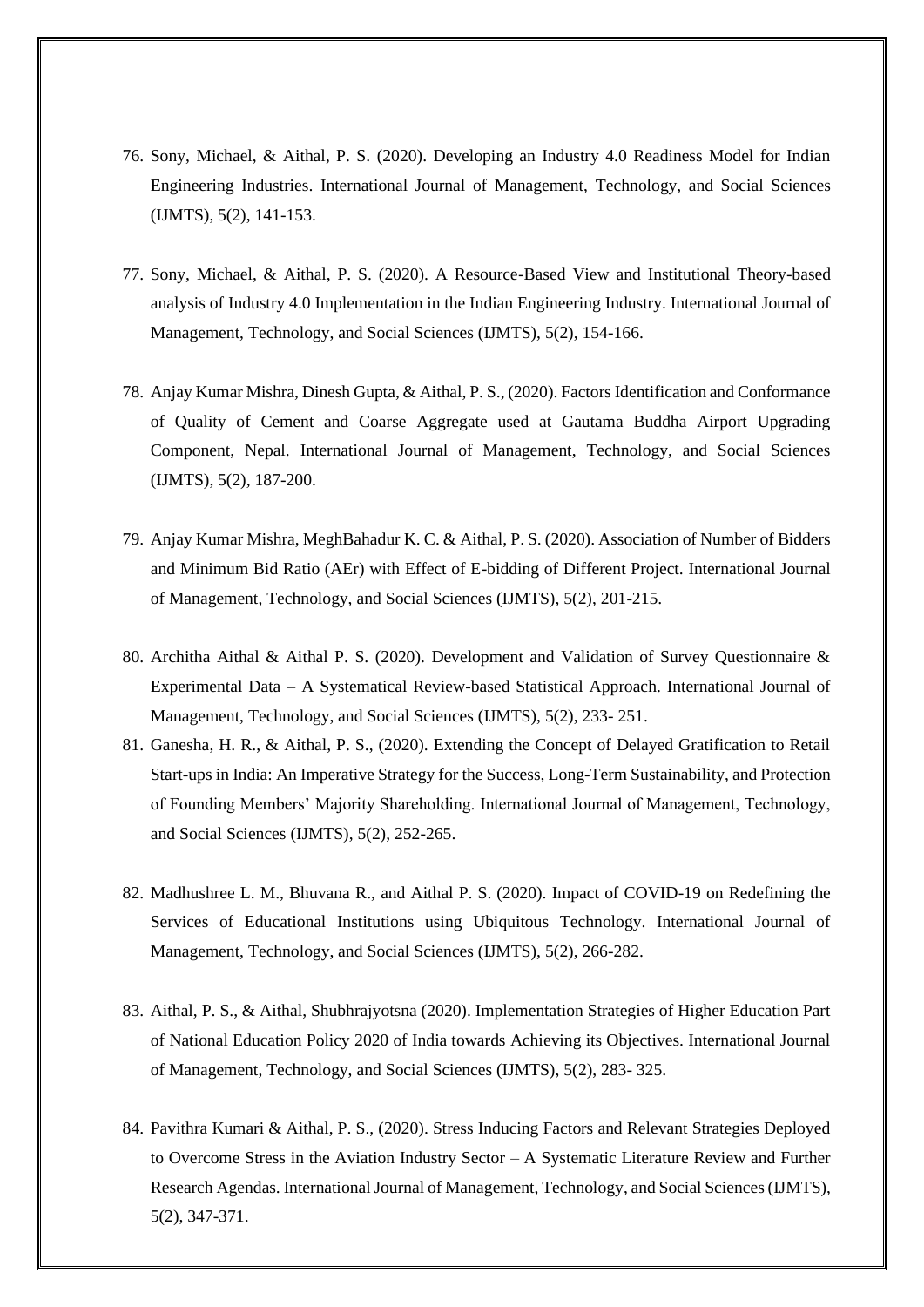- 85. Keerthan Raj & Aithal, P. S., (2020). Impact of Covid-19 on Bottom of the Pyramid Population An Empirical Study. International Journal of Management, Technology, and Social Sciences (IJMTS), 5(2), 380-388.
- 86. SaiManoj, K. & Aithal, P. S. (February 2020). Data Mining and Machine Learning Techniques for Cyber Security Intrusion Detection. International Journal of Engineering and Advanced Technology (IJEAT), 9(3), 4084-4090. ISSN: 2249 – 8958.
- 87. SaiManoj, K. & Aithal, P. S. (March 2020). Blockchain Cyber Security Vulnerabilities and Potential Countermeasures. International Journal of Innovative Technology and Exploring Engineering (IJITEE), 9(5), 1516-1522. ISSN: 2278-3075. Blue Eyes Intelligence Engineering & Sciences Publication.
- 88. Suresh Kumar P. M. & Aithal P. S. (Feb. 2020). Time as a Strategic Resource in Management of Organizations. ICTACT Journal on Management Studies, 6(1), 1138-1143. ICT Academy.
- 89. Paul, P. K. & Aithal, P. S. (April 2020). Environment and Studies related to Environmental Sciences: The Overview of Allied Areas. Educational Quest: An Int. J. of Education and Applied Social Science, 11(1), 01-05. ISSN: 2230-7311. New Delhi Publishers.
- 90. Paul, P. K. & Aithal, P. S. (April 2020). Environment and Studies related to Environmental Sciences: The Overview of Allied Areas. Educational Quest: An Int. J. of Education and Applied Social Science, 11(1), 01-05. ISSN: 2230-7311. New Delhi Publishers.
- 91. Paul, P. K. & Aithal, P. S. (June 2020). Informatics: Foundation, Nature, Types and Allied areas— An Educational & Analytical Investigation. International Journal of Applied Science and Engineering, 8(1), 01-09. ISSN 2321-0745.
- 92. Paul, P. K., Bhuimali, A. & Aithal, P. S. (2020 March). Environmental Informatics: The Foundation, Allied & Related Branches—Analytical Study. International Journal of Social Sciences, 9(1), 01-07. New Delhi Publishers.
- 93. Paul, P. K. & Aithal, P. S., & A. Bhuimali (June 2020). Environmental Informatics and Educational Opportunities in Post Graduate level—Indian Potentialities based on International Scenario. IRA-International Journal of Management & Social Sciences, 16(2), 45-58. ISSN : 2455-2267.
- 94. Aithal, P. S., &Suresh Kumar P. M. (March 2020). Global Ranking and its Implications in Higher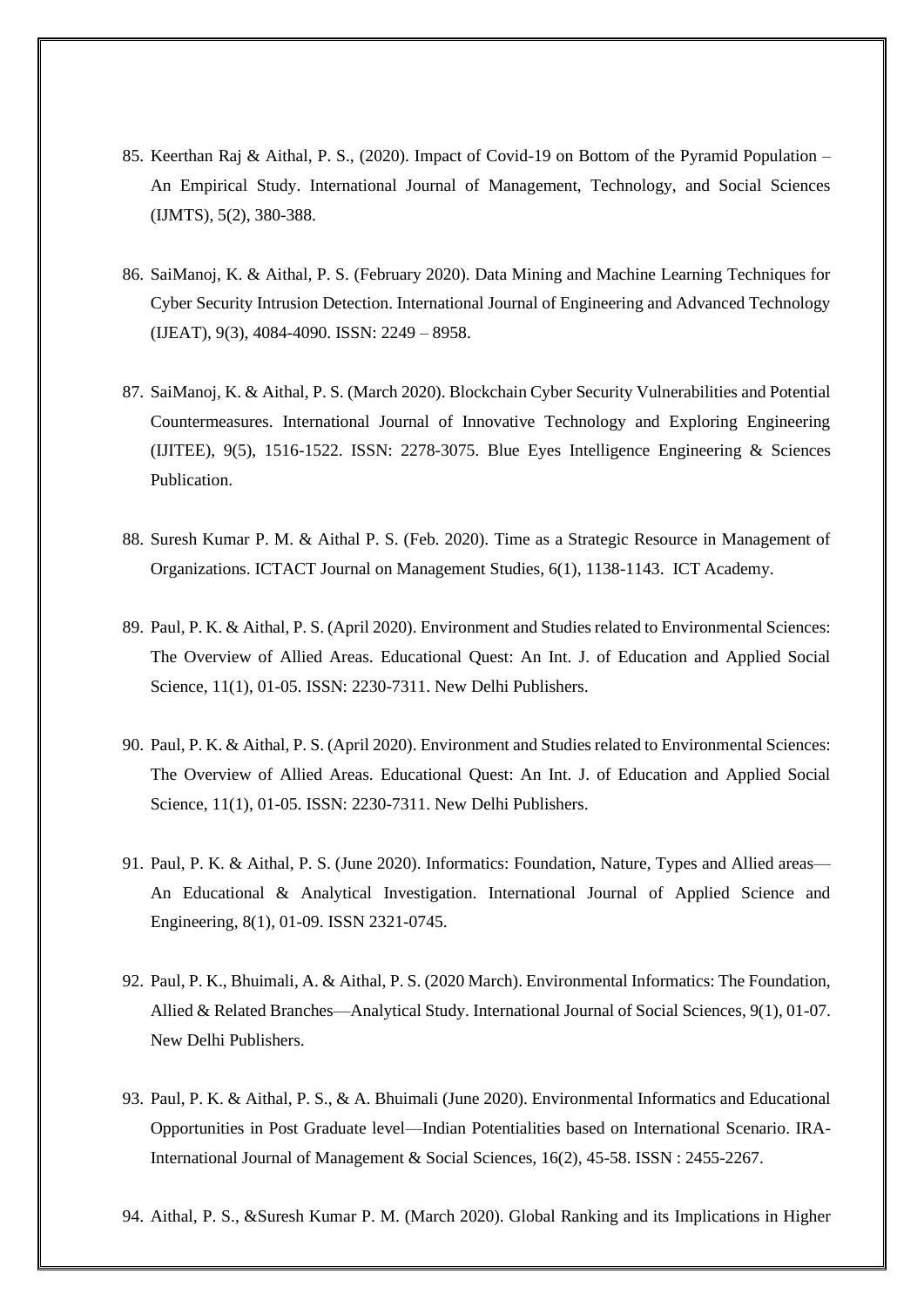Education. SCHOLEDGE International Journal of Business Policy & Governance, 07(03), 25-47. ISSN 2394-3351.

- 95. Sonia Delrose Noronha & P. S. Aithal (May 2020).Work-Life Balance Issues Encountered by Working Women in Higher Education Sector. SCHOLEDGE International Journal of Management & Development, 07, 05, 72-87. ISSN 2394-3378.
- 96. Shubhrajyotsna Aithal & P. S. Aithal (August 2020). Cleaning the Environment using Nanotechnology – A Review based Mega-Machine Design. In "Environmental Information Sciences: With aspects on Allied Areas & other emerging interdisciplinary Environmental Concerns" edited by P.K. Paul et al. published by New Delhi Publishers, New Delhi, India, pp. 13- 40. ISBN: 978-93-88879-91-0.
- 97. Paul, P. K., Aithal P. S., Sinha, R. R., Ricardo Saavedra, Bashiru Aremu (June 2020). Agro Informatics with its Various Attributes and Emergence: Emphasizing Potentiality as a Specialization in Agricultural Sciences — A Policy Framework. IRA International Journal of Applied Sciences,14(4), 34-44. (ISSN: 2455-4499).
- 98. P. K. Paul, R. R. Sinha, P. S. Aithal, Ricardo Saavedra, & Bashiru Aremu (June 2020). Agro Informatics with reference to features, functions and emergence as a discipline in Agricultural Sciences—An Analysis. Asian Journal of Information Science and Technology, 10(1), 41-50, ISSN: 2231-6108.
- 99. P.K. Paul, P.S. Aithal, Ricardo Saavedra, Bashiru Aremu and R.R. Sinha (August 2020). Environmental Informatics and its Features, Functions and Stakeholders: A Comprehensive Overview. In "Environmental Information Sciences: With aspects on Allied Areas & other emerging interdisciplinary Environmental Concerns" edited by P.K. Paul et al. published by New Delhi Publishers, New Delhi, India, pp. 1-12. ISBN: 978-93-88879-91-0.
- 100. Paul, P. K. &Aithal, P. S. (2020). Environmental Informatics: Aspects in Society, Economy and Development—A Study. April 2020. Applied Arts Science In IT Age, Edited by Dr. P. K. Paul, New Delhi Publishers, New Delhi, India. Chapter 5, pp. 73-83.ISBN: 978-93-88879-90-3.
- 101. Aithal P. S. & Shubhrajyotsna Aithal (July 2020). Importance of Arts & Design in Liberal education STEAM model of Higher Education. Chapter I, pp. 1-24.Applied Arts Science in IT Age, Edited by Dr. P. K. Paul, New Delhi Publishers, New Delhi, India. ISBN: 978-93-88879-90-3.
- 102. Paul, P. K., Bashiru Aremu, Aithal, P. S., Ricardo Saavedra, & Pappachan Baby (2020). Cloud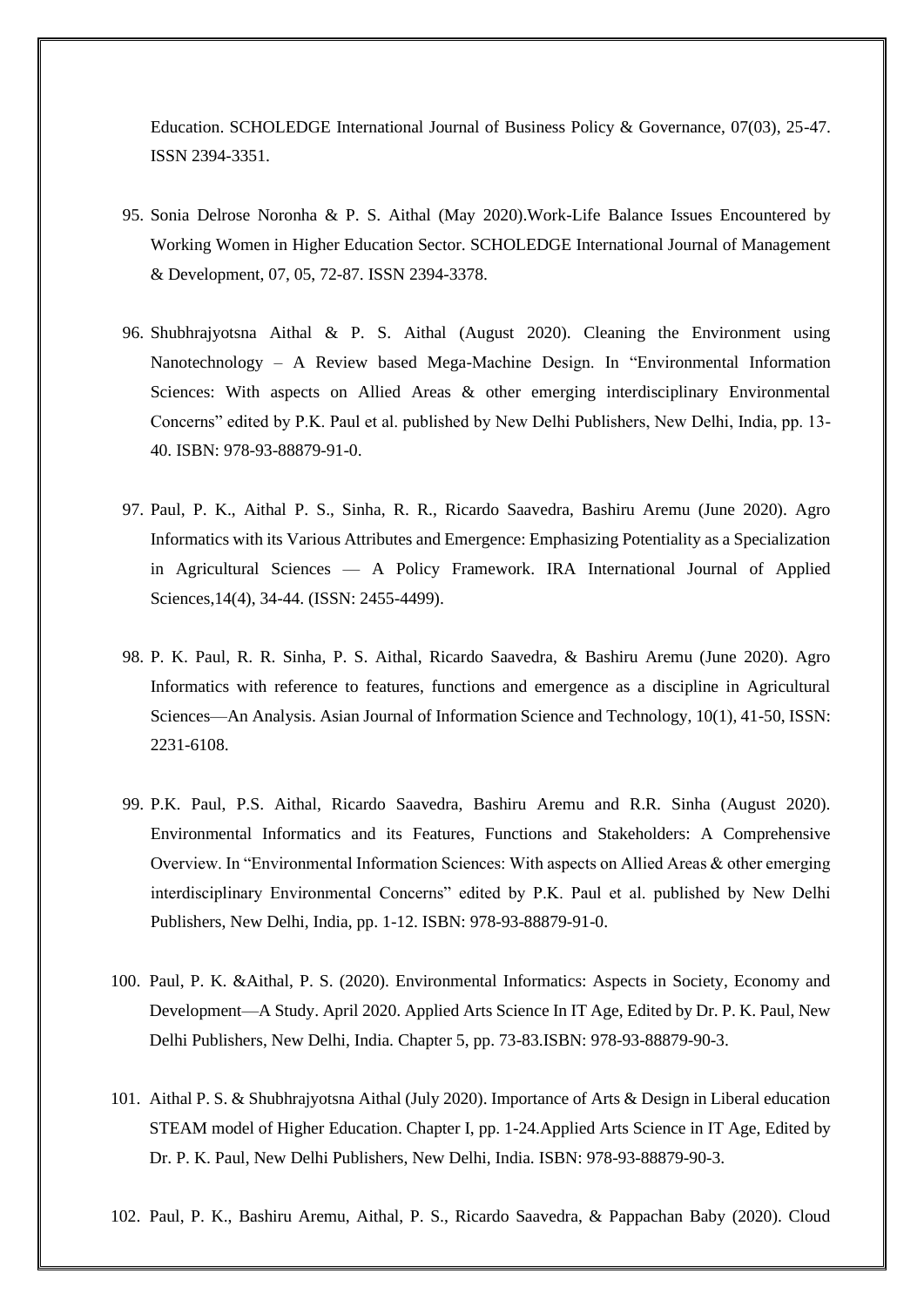Computing and Service Market: International Context with Reference to India—A Study. Book

- 103. Environmental Sciences and Technological Integration: Interdisciplinary aspects on education, fields, applications (2020). Editorial of the Book ENVIRONMENTAL INFORMATION SCIENCES: With aspects on Allied Areas & other emerging interdisciplinary Environmental Concerns, Published by New Delhi Publishers. ISBN: 978-93-88879-91-0.
- 104. ENVIRONMENTAL INFORMATION SCIENCES: With aspects on allied Areas & other emerging interdisciplinary Environmental Concerns, Published by New Delhi Publishers. ISBN: 978-93- 88879-91-0.
- 105. Shenoy Gurudath Shenoy,Menezes Amith Donald Menezes (2020) Students Perception and Satisfaction on phonepe Wallet with Reference to S.D.M College Ujire. Asis Pacific Journal of Research. Vol. 5 Special Issue XII January 2020. ISSN: 2320-5504. PP.No.237-240.
- 106. Harinakshi, (2020). A Study on Entrepreneurship Education Programme in the Curriculum of Indian Higher Education System. NOLEGEIN Journal of Entrepreneurship Planning, Development and Management. Vol. 3, Issue 1. ISSN: 2581-3900.

## **COLLEGE OF SOCIAL SCIENCE & HUMANITIES**

- 1. Pradeep M.D. & Laveena D Mello (2020). Literature Review on Social Opportunities for the Solar Chain System in India. International Journal of Applied Engineering and management letters (IJAEML), 4(1) 131-141.
- 2. Gururaj Itagi & P.S. Aithal (2020). A Study on the Future of World Leader's Behaviour towards Global Health after Covid- 19. International Journal of Case Studies in Business, IT, and Education (IJCSBE), 4(1), 127-135, ISSN 2581-6942.
- 3. Anuradha Shetty and Laveena D'Mello (2020). Myths and Misconceptions of Indian Adolescent Girls in adapting Menstrual Cups. Adelaide Journal of Social Work, ISSN 2349- 4123, 7(1), 64-80.
- 4. Suvarna, H., D'Souza, S., R.K., M.C. (2020). A Study on Entrepreneurship Education Programme in the Curriculum of Indian Higher Education System. NOLEGEIN Journal of Entrepreneurship Planning, Development and Management, 3(1), 1-5. ISSN: 2581-3900.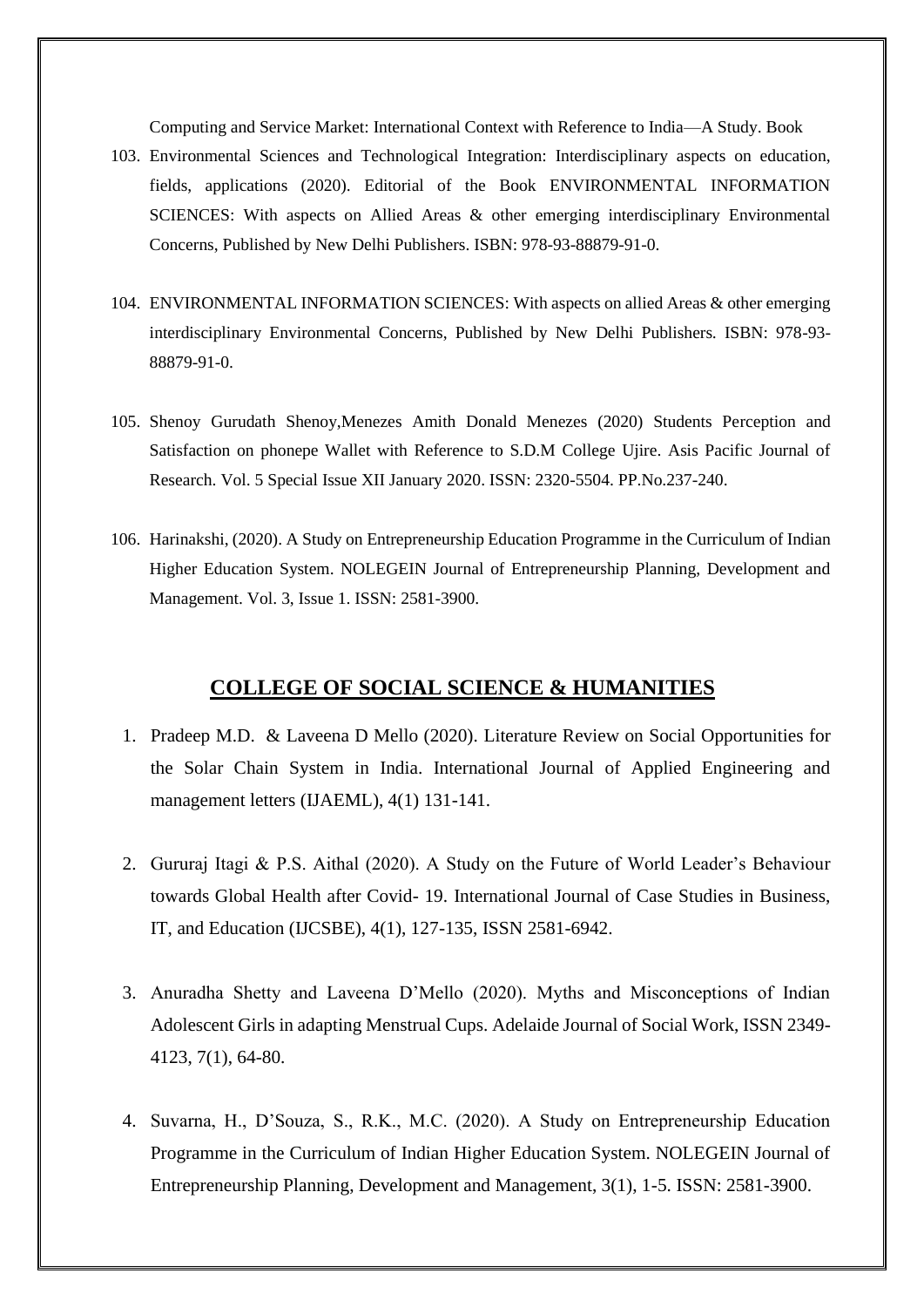## **COLLEGE OF ENGINEERING AND TECHNOLOGY**

#### **DEPARTMENT OF CIVIL ENGINEERING**

- 1. Bhavani Shankar, Dheekshith K, Manohara S, A comparative study on progressive collapse of steel and composite structure subjected to temperature load, International Research Journal of Engineering and Technology (IRJET), E-ISSN: 2395-0056, Volume: 07, Issue: 09, Sep 2020, 420-426.
- 2. Dheekshith K, Durga, Bhavani Shankar, Comparative Study of Regular And Irregular Plan Geometric Diagrid Structure on Varying Soil Stratum Under Lateral Loading, International Research Journal of Engineering And Technology (IRJET), E-ISSN: 2395-0056, Volume: 07, Issue: 11, Nov 2020,1626-1629.
- 3. Dheekshith K, Mrs. Shwetha Sankesh, Bhavani Shankar, Investigation on G+20 and G+30 diagrid structures with varied diagrid angles and modules. International Research Journal of Engineering And Technology (IRJET), E-ISSN: 2395-0056, Volume: 07, Issue: 11, Nov 2020, 1605-1611.
- 4. Bhavani Shankar, Thaheer, Dheekshith K, Shrinath Rao K, Study on progressive collapse of G+6 storey RC building, International Research Journal of Engineering and Technology (IRJET), E-ISSN: 2395-0056, Volume: 07, Issue: 12, Dec 2020, 129-134.
- 5. Ramakrishna Hegde, Bhavani shankar, Mohammed Farooq, Parametric study of RCC, steel and composite structures under seismic loading, International Research Journal of Engineering and Technology (IRJET), e-ISSN: 2395-0056, Volume: 07, Issue: 02, Feb 2020, 2658-2661.
- 6. Parag Kumar, Shilpa .S, Finite Element Analysis ff Cylindrical And Spherical Concrete Vaults, International Journal for Modern Trends in Science and Technology, June-2020, Page No-71.
- 7. Karthik N Aniga, Ibrahim Mahzeen, Mohammed Safan, Shaik Fazil M U, Shilpa S, Blast Analysis On In-Filled Steel Tube Columns, International Journal For Modern Trends In Science And Technology, June 2020, Page No. 50.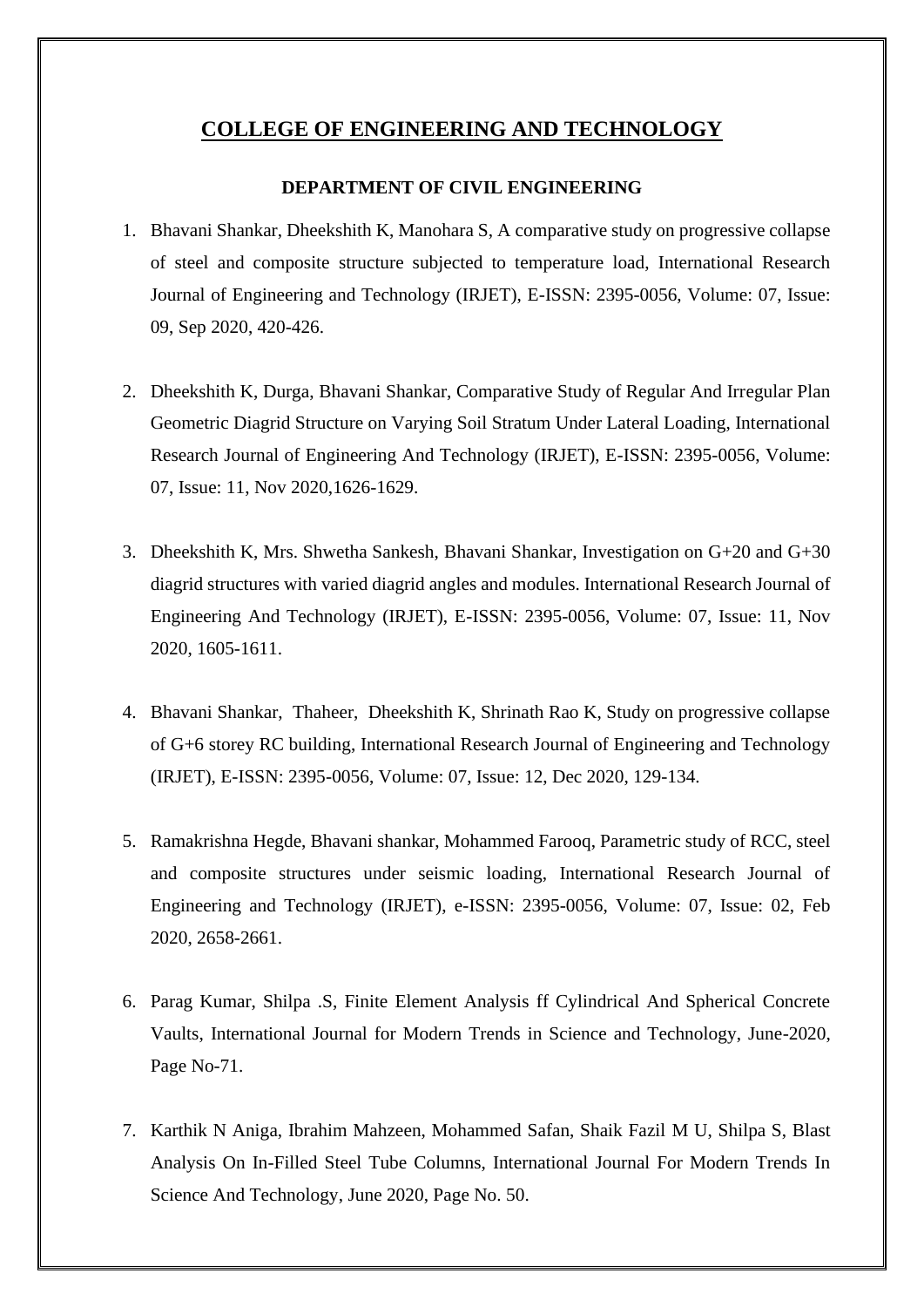#### **DEPARTMENT OF COMPUTER SCIENCE & ENGINEERING**

- 8. Santhosh S published paper titled "Smart Reader for Visually Impaired" published in IEEE ISBN:978-1-7281-5464-0, November 2020.
- 9. Shifana Begum, Security of data with enhanced technique of AASR Protocol for secure crosslayer routing in MANETS. PUBLISHED IN IJMTST ISSN: 2455-3778, Volume: 06, Issue No: 06, June 2020.
- 10. Shifana Begum Published paper titled "An efficient and secure timer based baiting approach to detect blackhole atatcks in MANETS PUBLISHED IN IJMTST, ISSN: 2455-3778, Volume: 06, Issue No: 06, June 2020.
- 11. Shifana Begum Published paper titled "Security of data with enhanced technique of AASR Protocol for secure cross layer routing in MANETS. PUBLISHED IN GRD Journal Volume 5 | Issue 7 | June 2020, ISSN- 2455-5703.
- 12. Shifana Begum Published paper titled" A survey on various multicast routing protocols with and without cross layer techniques in MANET Published in MANEGMA 2019 ISBN No.: 978-81-938040-9-4.
- 13. Santhosh S published paper titled "Smart Reader for Visually Impaired" published in IEEE ISBN:978-1-7281-5464-0, 10 November 2020.
- 14. Sudesh Rao published paper on, "Painting style of texture for virtual Dressing room using convolutional Neural Network", International Journal, IRJET, Volume 7 Issue 4 April 2020.
- 15. Sudesh Rao published paper on, "Computerized video Surveillance gadget for pedestrian crossing the use of Digital Image Processing", International Journal, IRJET, Volume 7 Issue 4 April 2020.
- 16. Sudesh Rao published paper on "Survivelence of Rouge Wild Animals Using Image Processing and IOT" at IEEE Xplorer.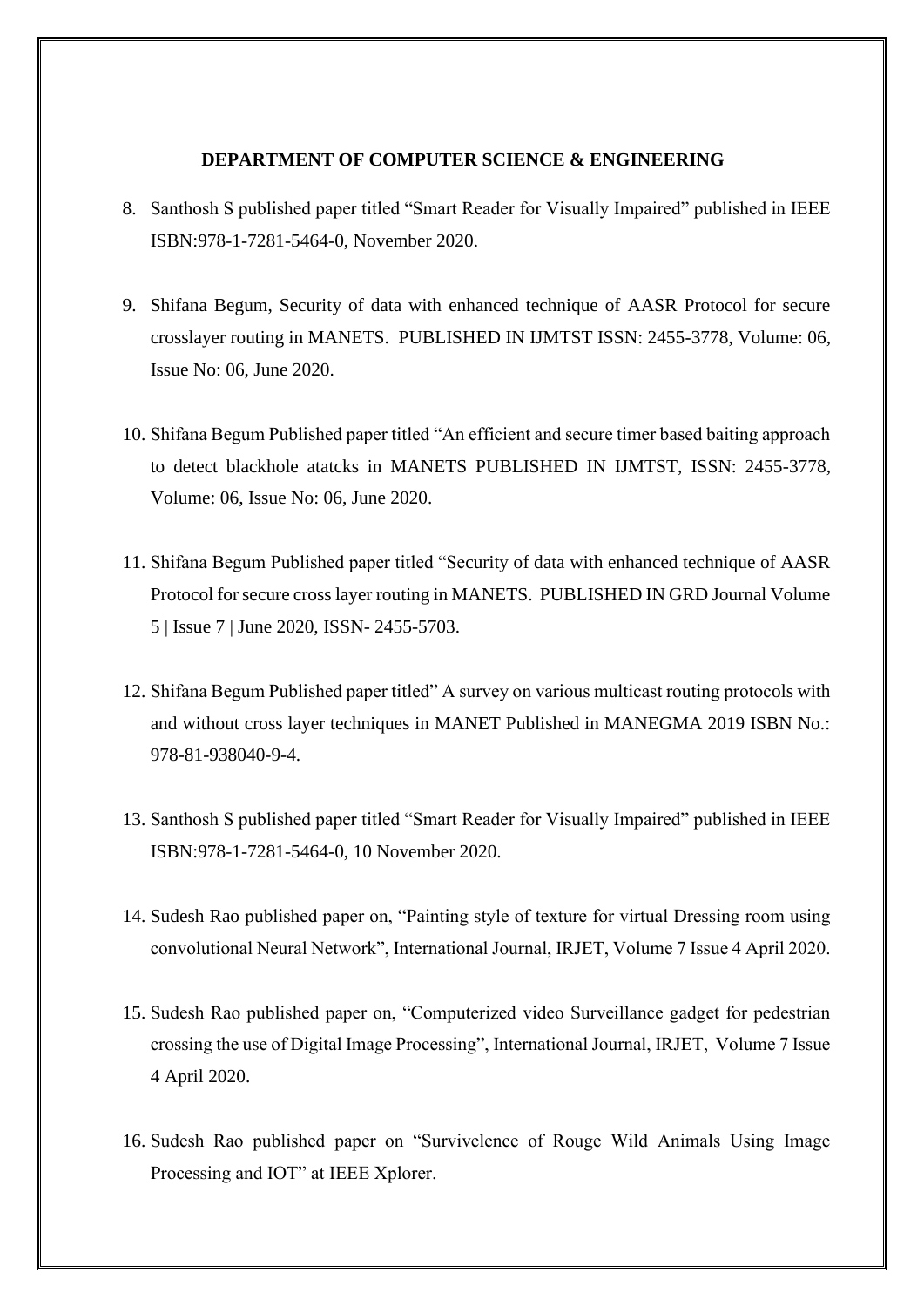- 17. Krishnaraj Rao published paper titled "Smart Reader for Visually Impaired" published in IEEE ISBN:978-1-7281-5464-0, November 2020.
- 18. Krishnaraj Rao published paper titled "Biometric Authentication for Safety Lockers Using Cardiac Vectors".
- 19. Krishnaraj Rao published paper titled WSN in Defense Field: A Security Overview.
- 20. Krishnaraj Rao published paper titled "A New Automated Electrical System using Smart Grid Technology".
- 21. Preethi Salian published paper on, "Identification of Adulteration in Rice Granules using Neural Network and Image processing", International Journal of Research in Engineering, Science and Management, Volume 3 Issue 5 May 2020.
- 22. Swarna H.R. published paper on, "Survey on Soil Classification and Crop Profit Determination Using Machine Learning", International Journal, IRJET, Volume 07, Issue 06 June 2020.
- 23. Krishnaraj Rao published paper titled "Smart Reader for Visually Impaired" published in IEEE ISBN:978-1-7281-5464-0, 10 November 2020.
- 24. Krishnaraj Rao published paper titled "Efficient Vehicle Parking Lot System Using Circular Hough Transform for Enhancement Smart City Program" International Journal of Science and Research (IJSR) ISSN: 2319-7064.
- 25. Krishnaraj Rao published paper titled "Biometric Authentication for Safety Lockers Using Cardiac Vectors".
- 26. Krishnaraj Rao published paper titled "A New Automated Electrical System using Smart Grid Technology".

### **CHEMISTRY**

27. Shenoy, S.U. and Bhat, D.K. (2020). "Vanadium Doped BaTiO3 as High Performance Thermoelectric Material: Role of Electronic Structure Engineering." Mat. Today.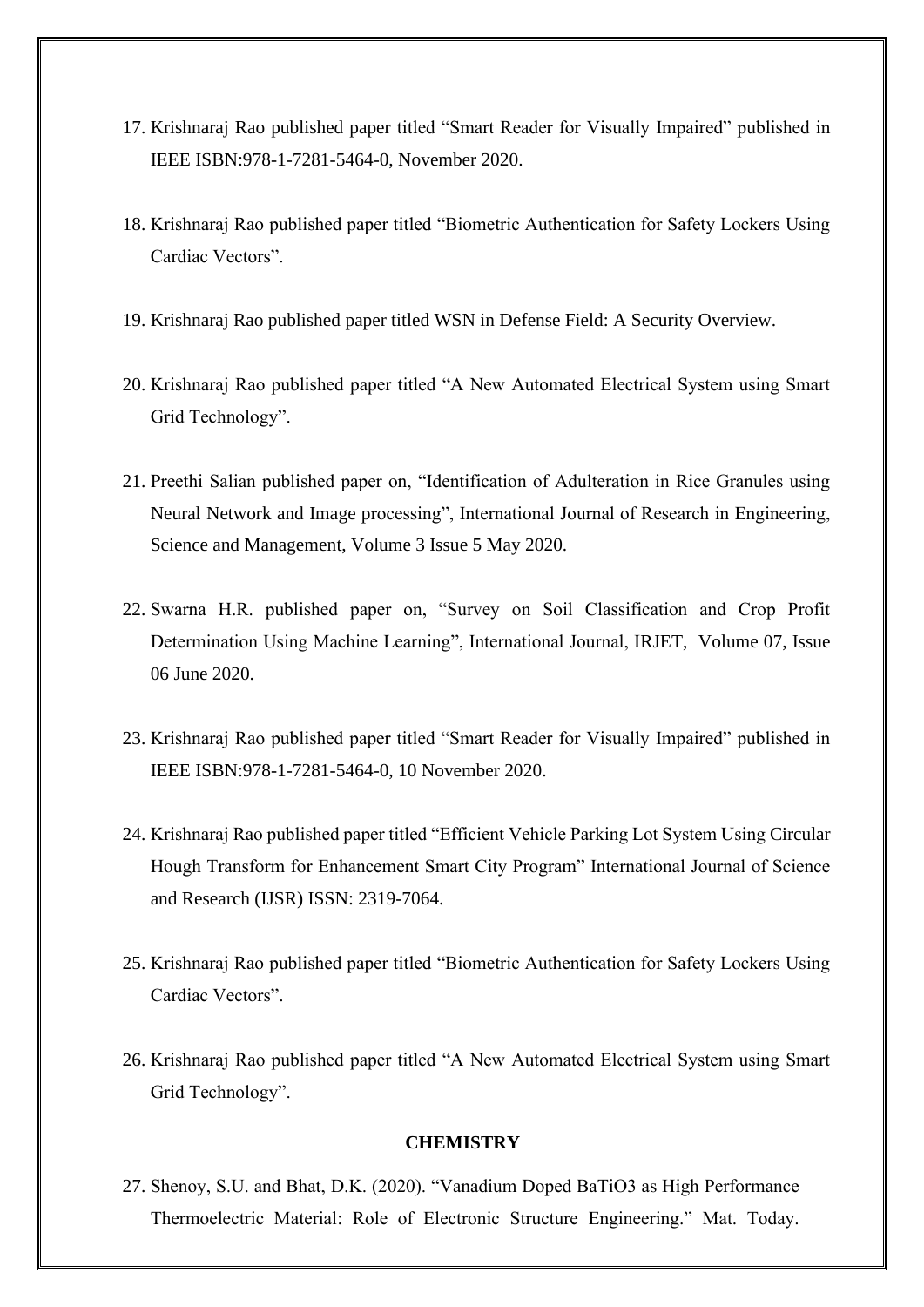Chem., 18, 100384.

- 28. Bhat, D.K., Bantawal, H.and Shenoy, S.U. (2020). "Rhodium Doping Augments Photocatalytic Activity of Barium Titanate: Effect of Electronic Structure Engineering."Nanoscale Adv., 2, 5688 – 5698.
- 29. Bhat, D.K. and Shenoy, S.U. (2020) "Resonance Levels in GeTe Thermoelectrics: Zinc as a New Multifaceted Dopant."New J. Chem., 44, 17664 – 17670.
- 30. Sethi, M., Shenoy, S.U. and Bhat, D.K. (2020)."Porous Graphene-NiFe2O4 Nanocomposite with High Electrochemical Performanceand High Cyclic Stability for Energy Storage Application."Nanoscale Adv., 2, 4229 – 4241.
- 31. Bhat, D.K. and Shenoy, S.U. (2020)."Mg/Ca Doping Ameliorates the Thermoelectrics Properties of GeTe: Influence of Electronic Structure Engineering." J. Alloys Compd., 834, 155989.
- 32. Bhat, D.K. and Shenoy, S.U. (2020)."SnTe Thermoelectrics: Dual Step Approach for Enhanced Performance." J. Alloys Compd., 834, 155181.
- 33. Shenoy, S.U. and Bhat, D.K. (2020)."Enhanced Thermoelectric Properties of Vanadium Doped SrTiO3: A Resonant Dopant Approach." J. Alloys Compd., 832, 154958.
- 34. Bantawal, H., Shenoy, S.U. and Bhat, D.K. (2020). "Vanadium-Doped SrTiO3Nanocubes: Insight into Role of Vanadium in Improving the Photocatalytic Activity." Appl. Surf. Sci., 513, 145858.
- 35. Sethi, M., Shenoy, S.U.,Selvakumar, M. and Bhat, D.K. (2020)."Facile Solvothermal Synthesis of NiFe2O4 Nanoparticles for High Performance Supercapacitor Applications."Front. Mater. Sci., 14, 120–132.
- 36. Sethi, M., Shenoy, S.U. and Bhat, D.K. (2020)."Porous Graphene-NiCo2O4 Nanorod Hybrid Composite as High Performance Supercapacitor Electrode Material." New J. Chem., 44, 4033 – 4041.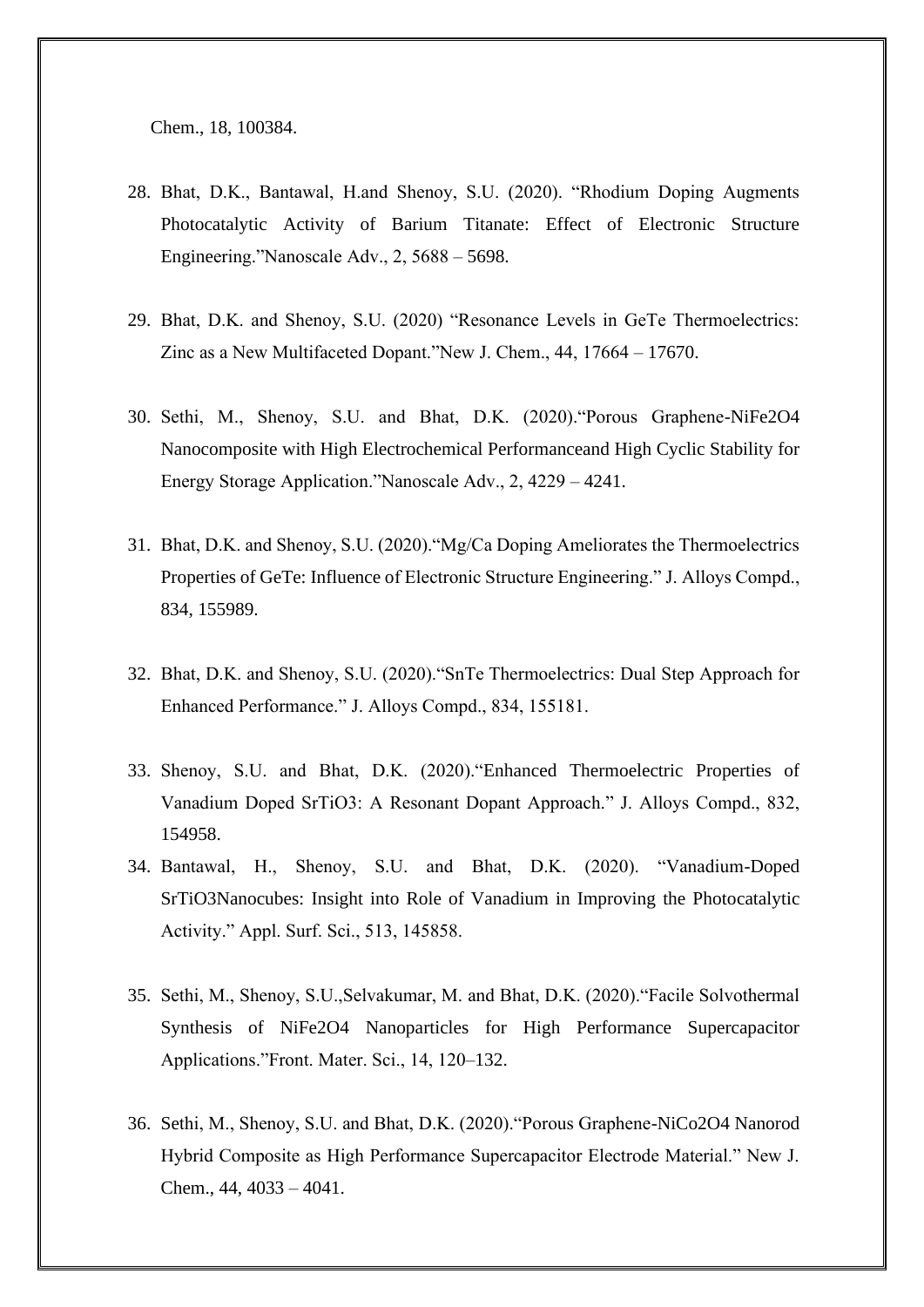- 37. Development of Nanostructured Ni-Fe Alloy Coatings; Characterisation and Corrosion Analysis" D. Rashmi, G.P.Pavithra, B.M. Praveen, Deepa Devapal, Journal Surface Engineering and Applied Electrochemistry,56(1) 2020. 46–54.
- 38. Synthesis, Characterization, and Anti corrosion Behavior of Novel Mono Azo Dyes Derived from 4,5,6,7 Tetrahydro 1,3 benzothiazole for Mild Steel in Acid Solution, N. M. Mallikarjuna, J. Keshavayya, B. M. Prasanna, B. M. Praveen, H. C. Tandon, Journal of Bio- and Tribo-Corrosion (2020) 6:9 [https://doi.org/10.1007/s40735-019-](https://doi.org/10.1007/s40735-019-0306-9) [0306-9.](https://doi.org/10.1007/s40735-019-0306-9)
- 39. Development of Nanocrystalline Multilayer Ni-Fe alloy coatings: Characterization and its Corrosion behavior at elevated temperature, D. Rashmi . G. P. Pavithra . B. M. Praveen . Deepa Devapal, Bulletin of Materials Science, 43 ,131 (2020).
- 40. Electrodeposition of Zn-Ni monolithic coatings, characterization and corrosion analysis", D. Rashmi . G. P. Pavithra . B. M. Praveen . Deepa Devapal . K. O. Nayana . G. Nagaraju, Journal of Failure Analysis and Prevention. 20, 513–522 (2020). https://doi.org/10.1007/s11668-020-00848-3
- 41. Sonochemical synthesis of SnO2-CuO nanocomposite: Diverse applications on Li-ion battery, Electrochemical sensing and Photocatalytic activity", Pavitra V; Udayabhanu Udayabhanu; Harini R; Viswanatha R.; Praveen B.M.; Nagaraju G, Ph.D, Accpeted in Journal of Materials Science: Materials in Electronics.DOI: 10.1007/s10854-020- 03408-5.
- 42. Characterization and Corrosion Analysis of electrodeposited Nanostructured Zn-Fe Alloy Coatings", has been accepted for publication in Journal of Bio- and Tribo-Corrosion, D. Rashmi, G. P. Pavithra, B. M. Praveen, Deepa Devapal, K. O. Nayana, Sudheendra P. Hebbar, <https://doi.org/10.1007/s40735-020-00380-9>
- 43. Electrochemical and Adsorption Studies of 4-Chloro,8-(Trifluoromethyl)Quinoline (CTQ) for Mild Steel in Acidic Medium Narayana Hebbar . B. M. Praveen . B. M. Prasanna . P. Vishwanath, [https://doi.org/10.1007/s11668-020-00944-4.](https://doi.org/10.1007/s11668-020-00944-4)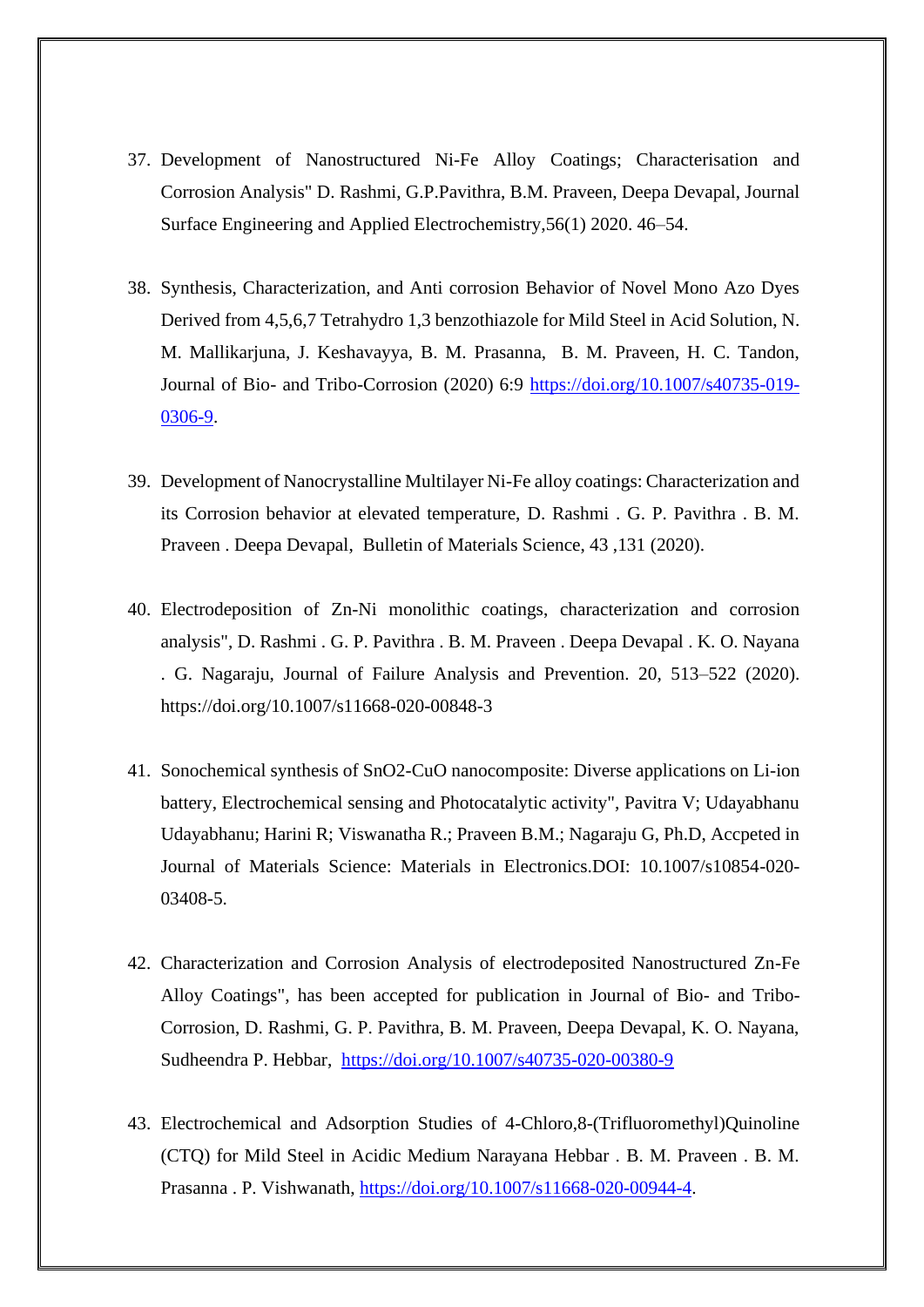- 44. High capacitive hexagonal rod shaped h-MoO3 flowers for Lithium ion battery with Humidity and Nitrite sensing applications, Udayabhanu, Veerabhadrachar Pavitra, Marappa Shivanna ,Fahad A. Alharthi , Beekanahalli Mokshanatha Praveen , Yaled Thippeswamy Ravikiran , Kullaiah Byrappa , Ganganagappa Nagaraju, International Journal of Energy Research,<https://doi.org/10.1002/er.6506>
- 45. Investigation of Anticorrosive Behaviour of Novel tert-butyl 4-[(4-methylphenyl) carbonyl] piperazine-1-carboxylate for Carbon Steel in 1M HCl, B.M. Praveen , B.M. Prasanna, N.M. Mallikarjuna, M.R. Jagadeesh, Narayana Hebbar, D. Rashmi, Heliyon 7 (2021) e06090, 1-9.

### **DEPARTMENT OF CLOUD TECHNOLOGY & DATA SCIENCE**

- 46. Future enhancements and propensities in forthcoming communication system–5G Network Technology, K Vikranth, JA Shathik, KK Prasad, Journal of Physics: Conference Series, 1712 (1), 2020.
- 47. A Literature Review on Application of Sentiment Analysis Using Machine Learning Techniques, Anvar Shathik J, Krishna Prasad K., International Journal of Applied Engineering and Management Letters , 4(2), 41-77, 2020.
- 48. A Critical Analysis of Information Security -A Case Study of Cognizant Technology Solutions. Anvar Shathik J., Krishna Prasad, International Journal of Case Studies in Business, IT and Education, 04(1), 155-171, 2020.
- 49. A Critical Study on Security Threats, Issues, and Challenges in the Internet of Things, J Anvar Shathik, Krishna Prasad, Asian Journal of Computer Science Engineering, 4(2), 4-19, 2020.
- 50. Jayanthiladevi A, P.S. Aithal, K. Krishna Prasad, K.G. Nandhakumar, Manivel Kandasamy, "An Intelligent Cloud Assistance for Healthcare Sectors", Accepted for the publication in the International Journal of Cloud Computing (Inderscience-Scopus - Accepted).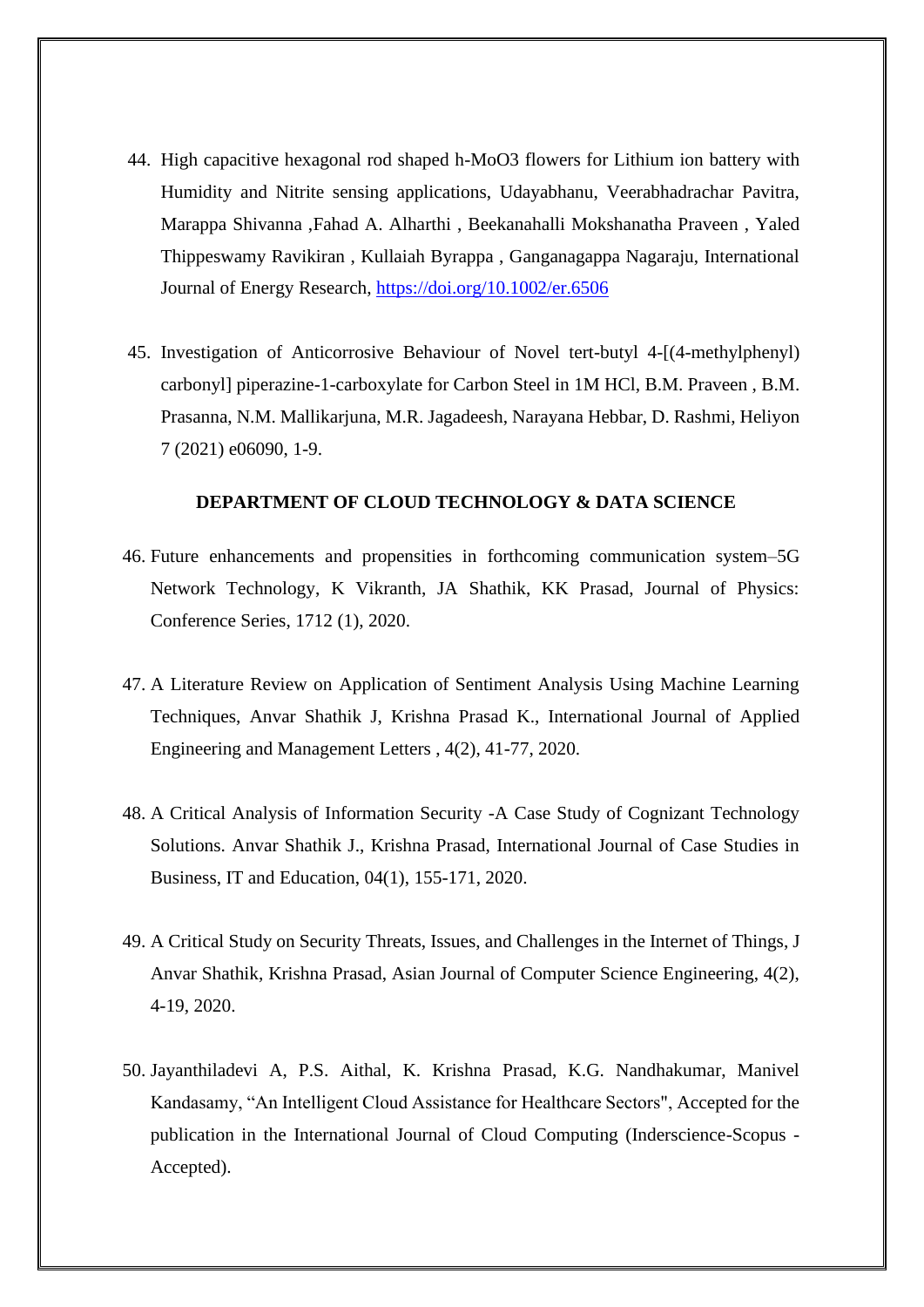- 51. Srivatsa Maddodi, K.G. Nandhakumar, "Artificial Intelligence and Hyper-Personalization for Improving Customer Experience", Dogo Rangsang Research Journal, ISSN: 2347-7180, Vol. 10, Iss. 6, No. 5, June 2020, pp. 29-35.
- 52. Kiran Raj, K. M., & Nandha Kumar, K. G., (2020). Impact of COVID-19 Pandemic on Zomato: A Case Study. International Journal of Case Studies in Business, IT, and Education (IJCSBE), 5(1), 14-24.
- 53. Yogish Pai U. & Nandha Kumar K. G., (2020). Operational Resilience of the Indian ITBPM Industry during the COVID-19 Pandemic – A Case Study. International Journal of Case Studies in Business, IT, and Education (IJCSBE), 5(1), 1-13.
- 54. Kiran Raj, K.M., & K. G., Nandha Kumar, (2021). Impact of Covid-19 Pandemic in the Automobile Industry: A Case Study. International Journal of Case Studies in Business, IT, and Education (IJCSBE), 5(1), 36-49.
- 55. Yogish Pai, U. & Nandha Kumar, K. G., (2021). E-Commerce to Multinational Conglomerate: Journey of Alibaba Group – A Case Study. International Journal of Case Studies in Business, IT, and Education (IJCSBE), 5(1), 25-35.

#### **DEPARTMENT OF MECHANICAL ENGINEERING**

- 56. Naveen C R, Thomas Pinto, Surface Roughness Of Aluminium Hybrid Metal Matrix Composites Affected By Tool Materials And Operating Conditions, Journal Of Advances In Manufacturing Engineering (JAME), vol.1, Issue 3, 2020, pp.71-82, July, 2020.
- 57. Naveen C R, Thomas Pinto, Effect Of Tool Materials and Aluminium Hybrid metal Matrix Composite On Tool Cutting Forces, International Journal of Emerging Technologies in Engineering Research (IJETER) Volume 8, Issue 10, pp.1-7, October, 2020.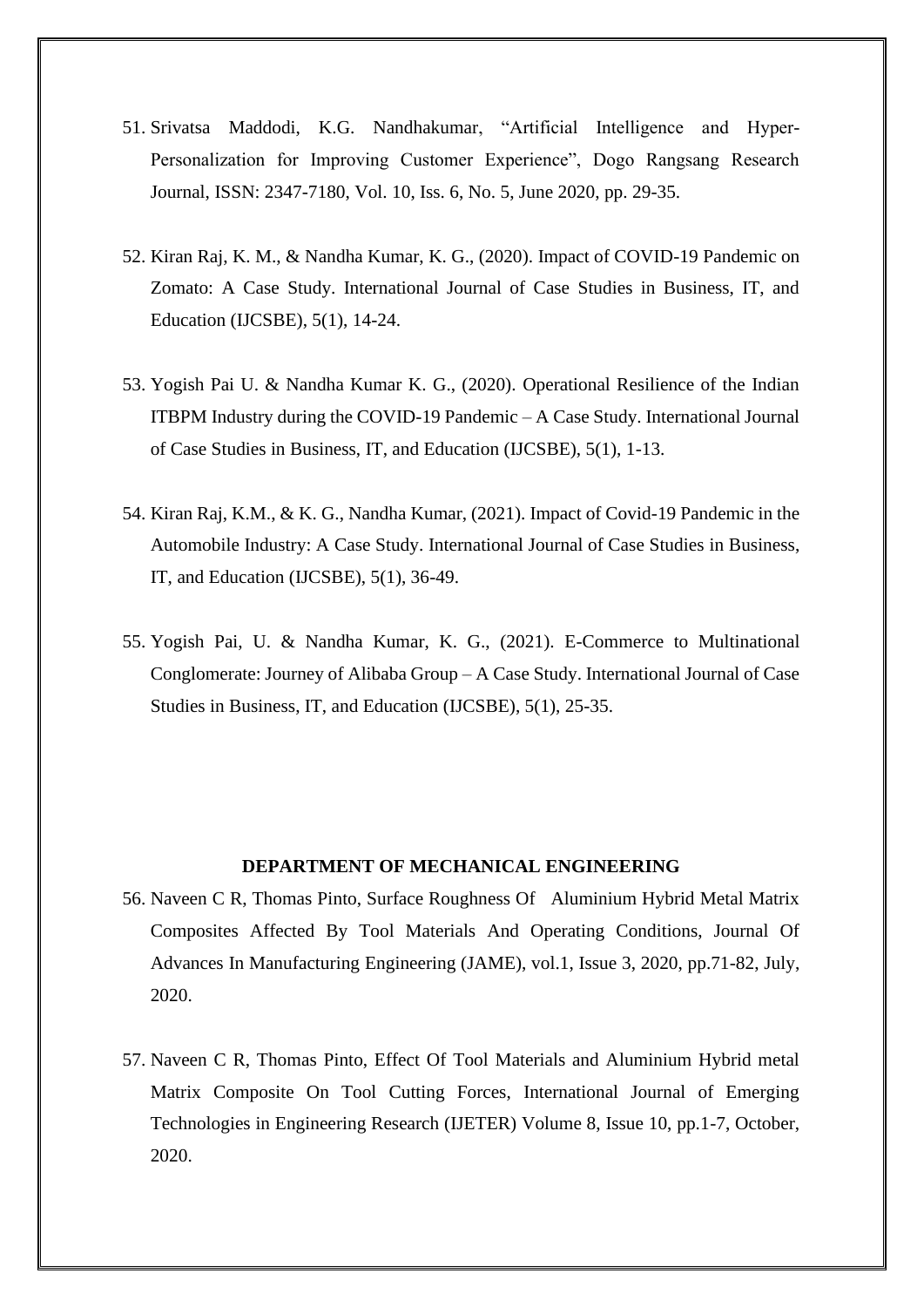- 58. Lokesh K S, Naveen Kumar JR, Vinayaka Kannantha, Thomas Pinto, Sampreeth, Experimental Evaluation Of Substrate And Annealing Conditions On ZnO Thin Films Prepared By Sol-Gel Method, Materials Today: Proceedings 24 (2020), Elsevier, pp.201–208, 2020.
- 59. Shashank S, Thomas Pinto, Optimization of EDM Electrode By direct Metal Laser Sintering(DMLS) Method For SS316L Material, Material Science And Engineering, 1013, (2021) 012002,2020.
- 60. Dr. Venkata Sundar Rao K, Dr. Shreeprakash B, Effect of Rice Bran (R40) Biodiesel on Tribological Property of IC Engine New components, International Journal of All Research Education and Scientific Methods (IJARESM), ISSN: 2455-6211 Volume 8, Issue 11, November-2020, Impact Factor: 7.429.
- 61. Dr. Venkata Sundar Rao K, Dr. Shreeprakash B, Experimental Investigation of Effect of Honge (H30) Biodiesel on Tribological Property of IC Engine New components, International Journal of All Research Education and Scientific Methods (IJARESM), ISSN: 2455-6211 Volume 8, Issue 10, October-2020, Impact Factor: 7.429.
- 62. Dr. Venkata Sundar Rao K, Dr. Shreeprakash B, Study of the Effect of Honge Biofuel on Tribological Property of IC Engine Components, International Journal of Engineering Research and Applications ISSN: 2248-9622, Vol. 10, Issue 9, (Series-VI) September 2020, pp. 32-38, DOI: 10.9790/9622-1009063238.
- 63. Dr. Venkata Sundar Rao K, Dr. Shreeprakash B, Effect of Hippe (M40) Biodiesel on Tribological Property of IC Engine New Components, INTERNATIONAL JOURNAL OF INNOVATIVE RESEARCH IN TECHNOLOGY, November 2020 , Volume 7 Issue 6, ISSN: 2349-6002.
- 64. Dr. Venkata Sundar Rao K, Dr. Shreeprakash B, Effect of Different Biodiesel blends (80% Diesel + 20% Biodiesel) on Tribological Property of I.C. Engine Components, SSRG International Journal of Mechanical Engineering Volume 7 Issue 10, 7-10, October 2020, ISSN: 2348 – 8360 /doi:10.14445/23488360/IJME-V7I10P102.
- 65. Dr. Venkata Sundar Rao K, Dr. Shreeprakash B, Study of Effect of Different Biodiesel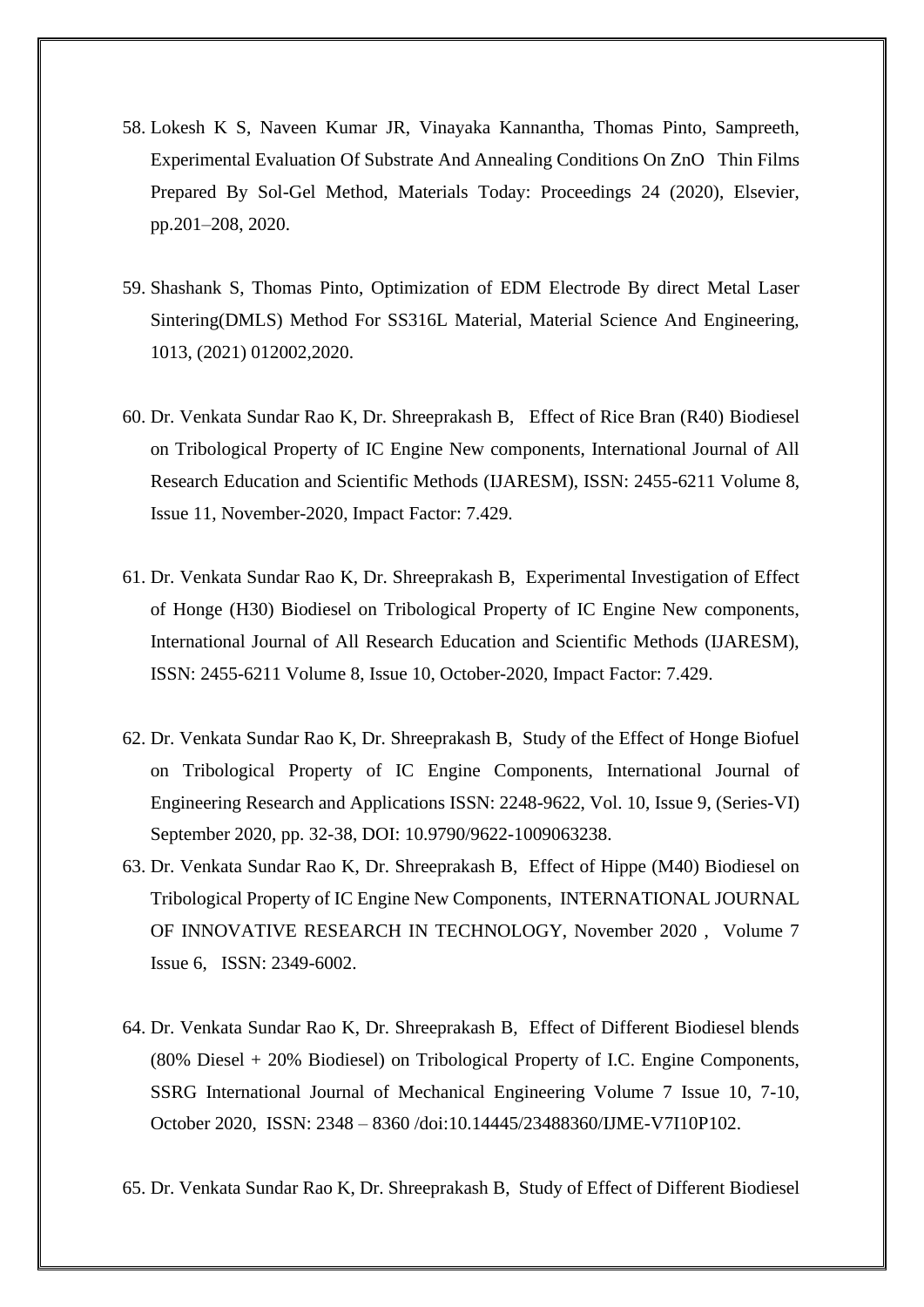blends (60%Diesel + 40% Biodiesel) on Tribological Property of I.C. Engine components, SSRG International Journal of Mechanical Engineering Volume 7 Issue 10, 11-15, October 2020, ISSN: 2348 – 8360 /doi:10.14445/23488360/IJME-V7I10P103.

- 66. Dr. Venkata Sundar Rao K, Dr. Shreeprakash B, Study of Effect of Different Biodiesel blends (70% Diesel + 30% Biodiesel) on Tribological Property of IC Engine components, International Journal for Research in Engineering Application & Management (IJREAM) ISSN : 2454-9150 Vol-06, Issue-07, OCT 2020.
- 67. Dr. Venkata Sundar Rao K, Dr. Shreeprakash B, Performance Analysis of IC Engine using Rice bran Biodiesel (R40) by Combustion test, International Journal for Research in Engineering Application & Management (IJREAM) ISSN : 2454-9150 Vol-06, Issue-07, OCT 2020.
- 68. Dr. Venkata Sundar Rao K, Dr. Shreeprakash B, Surface Wear Study of the IC Engine Components for the Blend of Rice Bran Biodiesel, International Journal of Scientific Research & Engineering Trends Volume 6, Issue 5, Sept-Oct-2020, ISSN (Online): 2395-566X.
- 69. Dr. Venkata Sundar Rao K, Dr. Shreeprakash B, Surface wear study of piston ring for different blends of biodiesel in IC engine, International Research Journal of Modernization in Engineering Technology and Science Volume:02/Issue:11/November -2020 Impact Factor- 5.354, e-ISSN: 2582-5208.
- 70. Amruth C H, Presented & Published a paper on "Utilization of Pongamia Pod Shell and Tamarind Shell for the Production of Fuel Pellets" in Online International conference on "Advances in Mechanical Engineering (i-NAME 2K20)" will be held on 6 to 7 th November 2020 organized by Department of Mechanical Engineering, JNNCE, Shivamogga, Karnataka & published in International Journal of Science and Engineering Research (IJSER) –ISSN 2229-5518

#### **DEPARTMENT OF NANO TECHNOLOGY**

71. Kumar JR, N., Hebbar, N., MB, S., K. S, L., & Gowda N, N. (2020). A potential application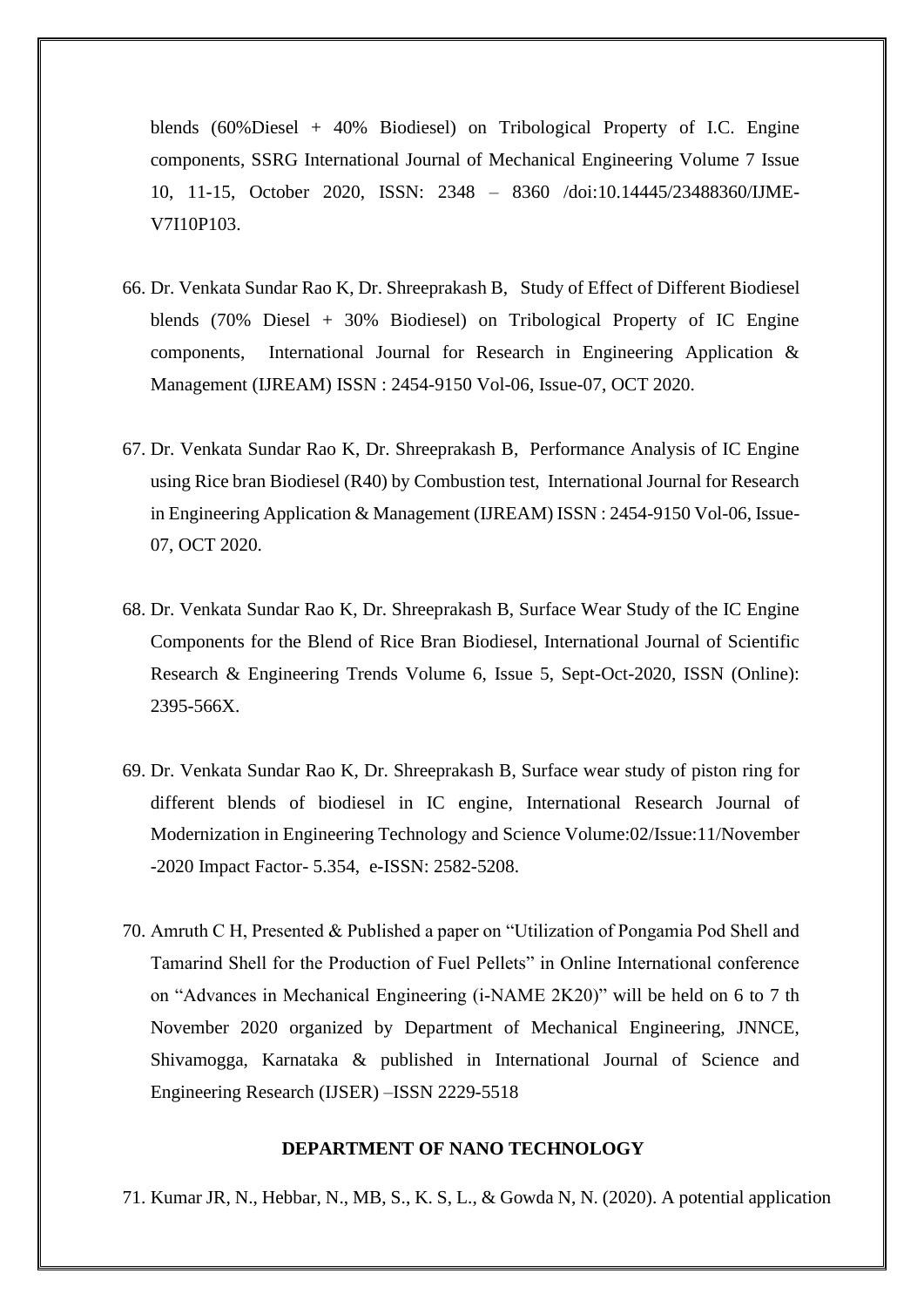of polyethyleneimine-reduced graphene oxide nanocomposite sensing film coated on interdigitated electrode prepared from copper-clad for carbon dioxide detection. Materials Research Innovations, 1-9.

- 72. Lokesh, K. S., Kumar, J. N., Kannantha, V., & Sampreeth, U. (2020). Experimental evaluation of substrate and annealing conditions on ZnO thin films prepared by sol-gel method. Materials Today: Proceedings, 24, 201-208.
- 73. Naveen Kumar J. R. Lokesh K S, Vishwas. S. (2020). Effect of Iron Oxide Nano Particles on Biogas Production and Study of Microbial Analysis and its Slurry uses in Agricultural Field. GRD Journal for Engineering, 5, 11, 33-37.

# **COLLEGE OF PHYSIOTHERAPY**

- 1. Ajay Kumar, Kinari Pithadia, Deepak Kumar, Sannasi Rajasekar, Cross-cultural adaptation, reliability, and validity of Kannada version of Fear Avoidance Belief Questionnaire in chronic low back pain, Journal of Bhahiana, 2020, 10(4), 610-618.
- 2. Ravindra C. Thummar, Sannasi Rajaseker, Ranjith Anumasa, Association between trigger points in hamstring, posterior leg, foot muscles and plantar fasciopathy: A cross- sectional study, Journal of Bodywork & Movement Therapies, 24 (2020), 373-378.
- 3. Shalaka Baidya, Thrishala Noronha, Anisha Masood, Hiral Katakia, Prevalence of sensory processing disorder among school going children in north eastern India, International Journal of Scientific Research, Volume  $-9$ , Issue  $-7$ , July  $-2020$ , ISSN No. 2277  $-8179$
- 4. Ilona Gracie De Souza1, Pavan Kumar G., Effect of Releasing Myofascial Chain in Patients with Patellofemoral Pain Syndrome - A Randomized Clinical Trial, International Journal of Current Research and Review, Vol. 12, Issue 08, April 2020.
- 5. Ilona Gracie De Souza1, Deeksha K, Pavan Kumar G., Overview on aquatic therapy in reducing pain and improving quality of life in patients with fibromyalgia, International Journal of Medical Science and Advanced Clinical Research, Volume – 3, Issue – 5, September - October - 2020, Page No: 104 – 112.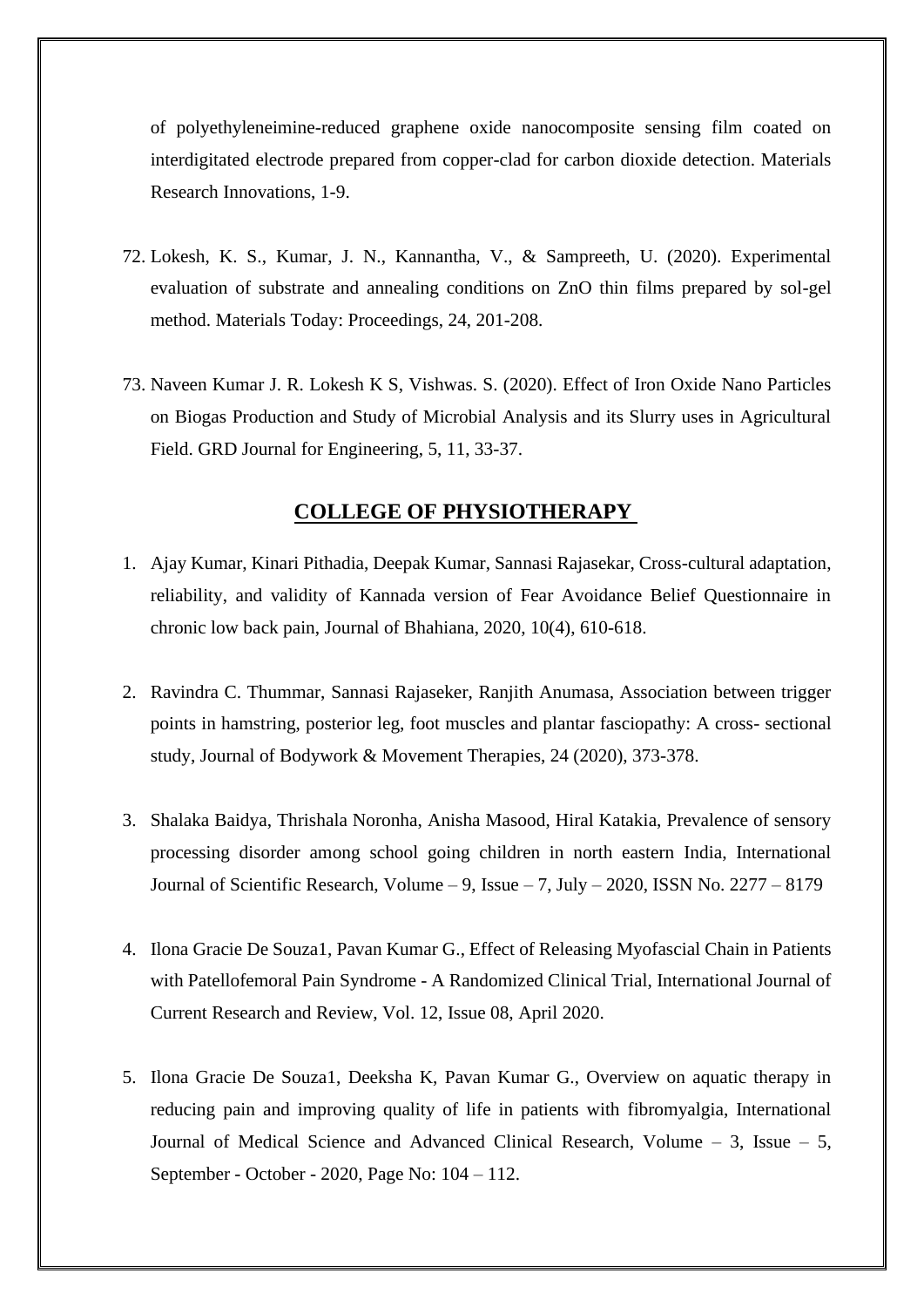### **COLLEGE OF ALLIED HEALTH SCIENCES**

- 1. Dias Edwin (2020) An Overview of Diagnosis Neonatal Sepsis with Antimicrobial, Management International Journal of Health sciences and Pharmacy (IJHSP) Vol.4, No.1, DOI: [http://doi.org/10.5281/zenodo.3766836.](http://doi.org/10.5281/zenodo.3766836)
- 2. Dias Edwin. (2020) A review on common anthelmintics in childhood, DOI[:http://10.33552/GJPNC.2020.02.000533](http://10.0.131.16/GJPNC.2020.02.000533)
- 3. Dias Edwin (2020) An uncommon presentation double H type of tracheoesophageal Fistula, DOI: [http://10.15406/ipcb.2020.06.00193](http://10.0.60.46/ipcb.2020.06.00193)
- 4. Dias Edwin, (2020) Strategies for stopping a pandemic eBMJ, DOI: <http://doi.org/10.1136/bmj.m2376>
- 5. Suresh R Rao and T Ramesh Rao, A study of anatomical variation of external jugular vein, World Journal of Advanced Research and Reviews, 2020, 07(01), 197-201, DOI: [https://doi.org/10.30574/wjarr.2020.7.1.0252.](https://doi.org/10.30574/wjarr.2020.7.1.0252)

# **COLLEGE OF EDUCATION**

- 1. Padmanabha C.H, Inclusive Education: Policy Perspective, NOLEGEIN Journal of Corporate & Business Laws, ISSN- 2581-7779, Volume: 03, Issue: 2, 2020.
- 2. Padmanabha C.H, Metacognition: Conceptual Framework, i-manager's Journal on Educational Psychology, ISSN- 0973-8827, Volume 14, No.1, May-July 2020.
- 3. Padmanabha C.H, Innate and acquired abilities of Children: It's Role in Human Learning, i-manager's Journal on Educational Psychology, ISSN- 0973-8827, Volume: 13, No.3, November-2019-January- 2020.
- 4. Reshma M Y, Samaja Vijnana Patyadalli Moulyada Sthana, Sustainable Development in Recent Global scenario- Issues & Challenges, ISBN- 978-81-945326-0-6, Volume: 01, October, 2020.